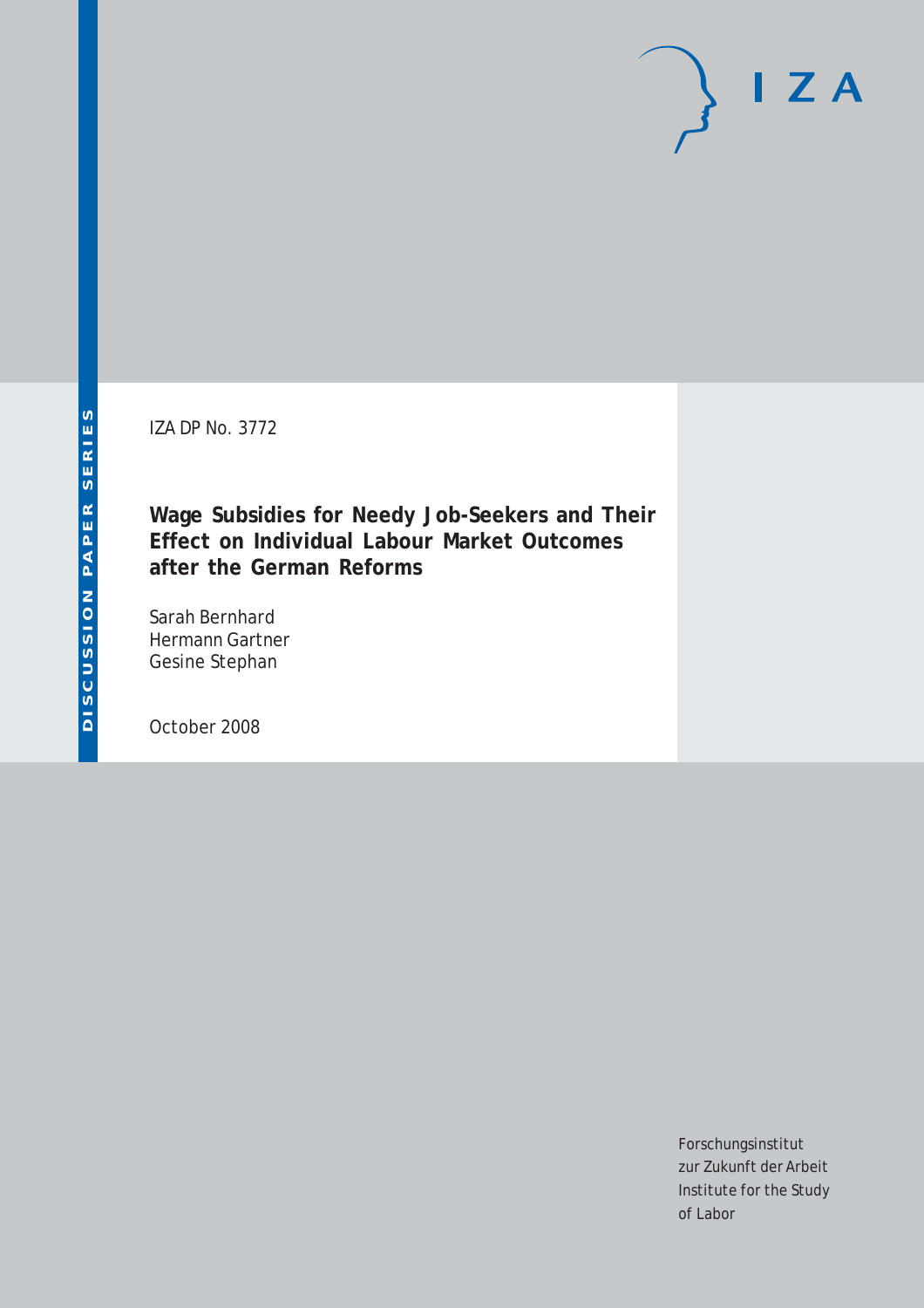# **Wage Subsidies for Needy Job-Seekers and Their Effect on Individual Labour Market Outcomes after the German Reforms**

**Sarah Bernhard**  *IAB* 

**Hermann Gartner**  *IAB* 

**Gesine Stephan** 

*IAB and IZA* 

Discussion Paper No. 3772 October 2008

IZA

P.O. Box 7240 53072 Bonn Germany

Phone: +49-228-3894-0 Fax: +49-228-3894-180 E-mail: [iza@iza.org](mailto:iza@iza.org)

Any opinions expressed here are those of the author(s) and not those of IZA. Research published in this series may include views on policy, but the institute itself takes no institutional policy positions.

The Institute for the Study of Labor (IZA) in Bonn is a local and virtual international research center and a place of communication between science, politics and business. IZA is an independent nonprofit organization supported by Deutsche Post World Net. The center is associated with the University of Bonn and offers a stimulating research environment through its international network, workshops and conferences, data service, project support, research visits and doctoral program. IZA engages in (i) original and internationally competitive research in all fields of labor economics, (ii) development of policy concepts, and (iii) dissemination of research results and concepts to the interested public.

IZA Discussion Papers often represent preliminary work and are circulated to encourage discussion. Citation of such a paper should account for its provisional character. A revised version may be available directly from the author.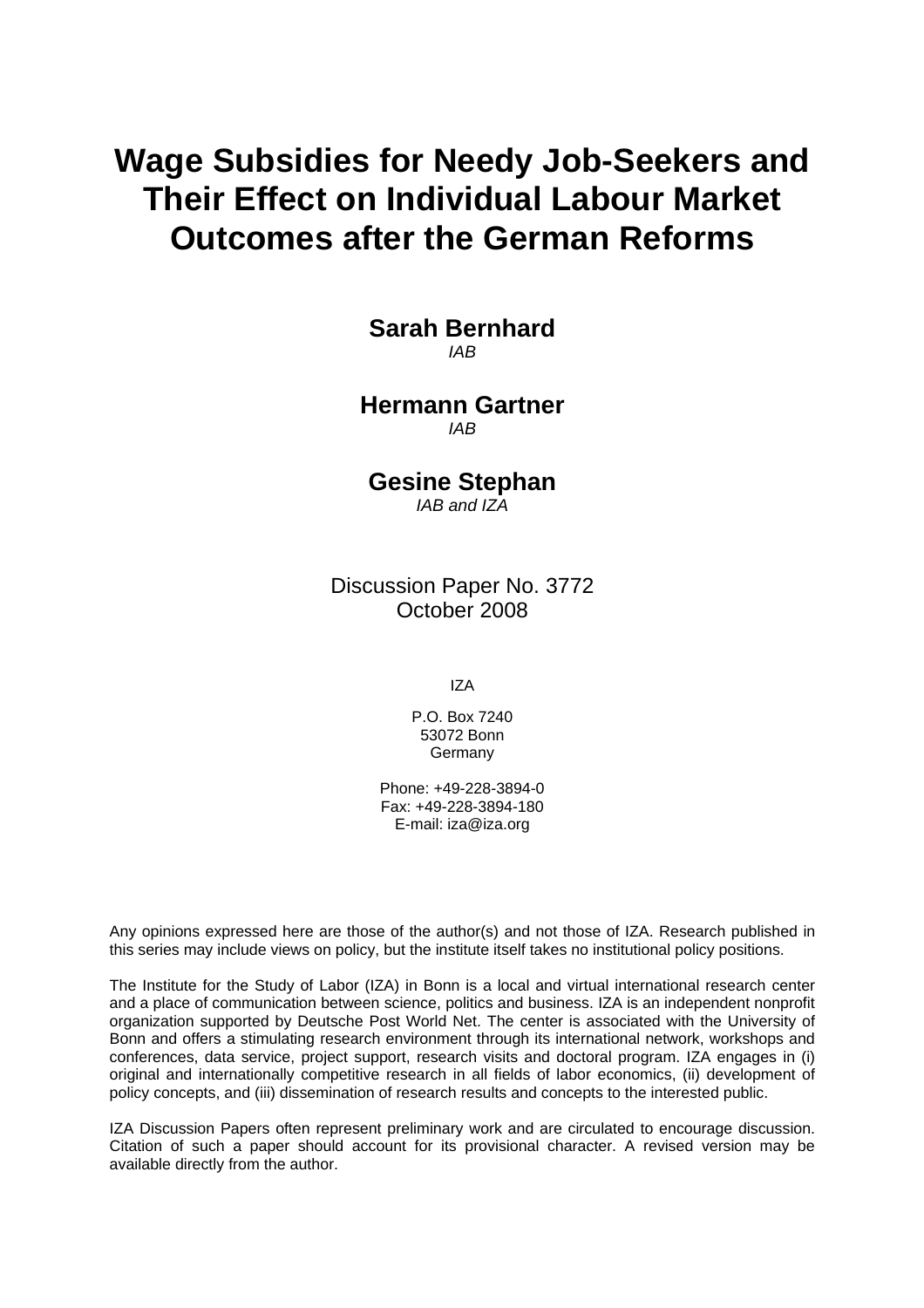IZA Discussion Paper No. 3772 October 2008

## **ABSTRACT**

### **Wage Subsidies for Needy Job-Seekers and Their Effect on Individual Labour Market Outcomes after the German Reforms[\\*](#page-2-0)**

Our paper estimates the average effect of wage subsidies – paid to employers for a limited period of time – on the labour market prospects of needy job-seekers without access to insurance-paid 'unemployment benefit I'. The results show that wage subsidies had large and significant favourable effects: 20 months after taking up a subsidised job, the share of persons in regular employment is nearly 40 percentage points higher across participants. On the whole, groups with particular placement difficulties benefit comparatively more from subsidisation.

JEL Classification: J68, J64, J65

Keywords: wage subsidies, unemployment benefits II for needy job-seekers, evaluation of active labour market programmes, propensity score matching

Corresponding author:

 $\overline{a}$ 

Hermann Gartner Institute for Employment Research (IAB) Regensburger Strasse 104 90478 Nuremberg Germany E-mail: [hermann.gartner@iab.de](mailto:hermann.gartner@iab.de)

<span id="page-2-0"></span><sup>\*</sup> We are grateful to Thomas Kruppe, Anton Nivorozhkin and Kathi Zickert for helpful suggestions.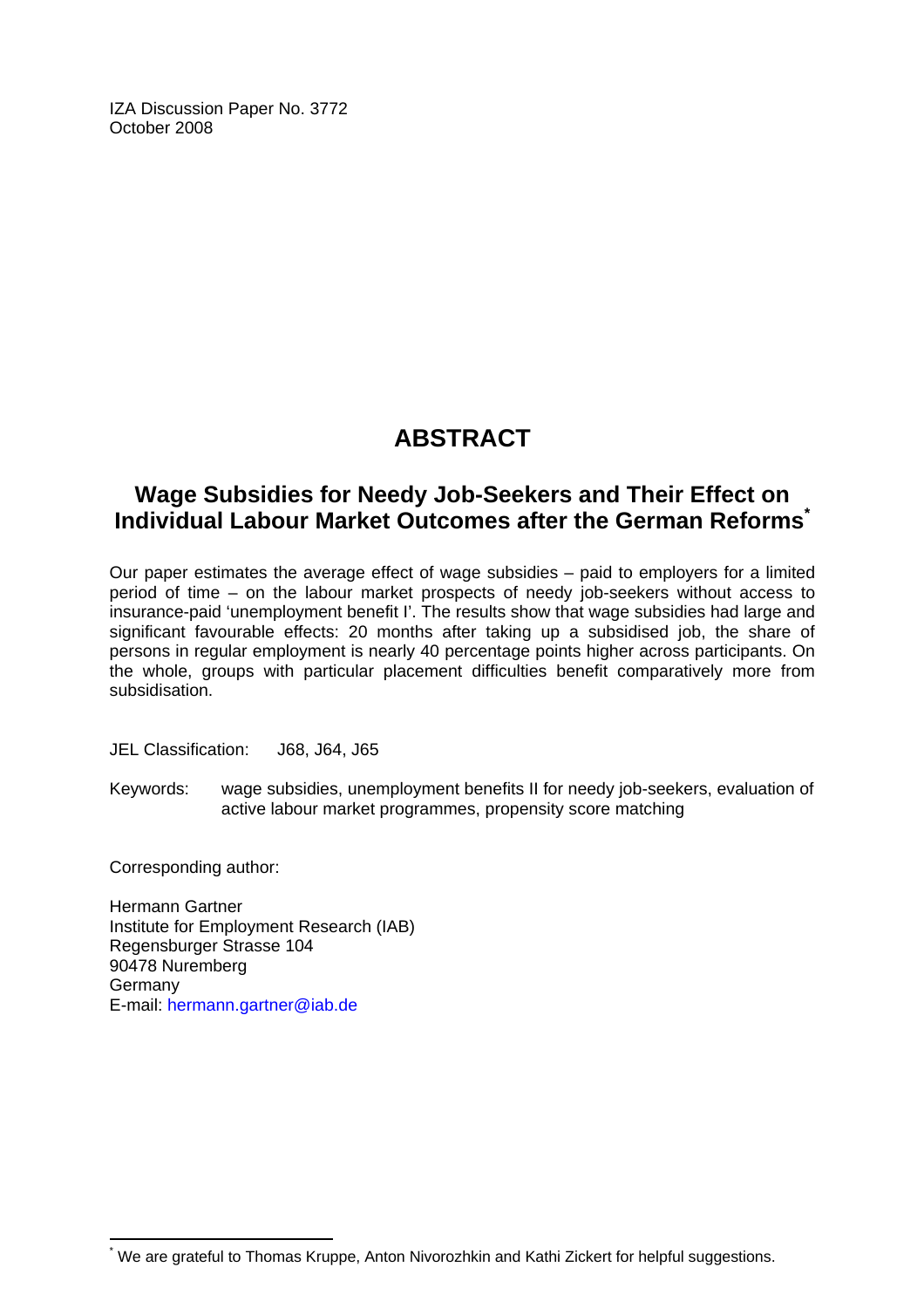#### I. INTRODUCTION

At the beginning of 2005, the German system of unemployment compensation was fundamentally reformed. Since then, employable needy job-seekers may receive a new means-tested and tax-financed basic income support, called 'unemployment benefit II', while several active labour market programmes support their integration into the labour market. Targeted wage subsidies, paid to employers for a limited period of time, are one of the programmes that have been established already before the recent reform. First, they reduce labour costs and can compensate the firm for a temporary gap between a worker's wage and his or her productivity. Second, a period of subsidisation might help previous unemployed persons to disclose their productivity to an employer. Neumark (2008) concludes that wage subsidies might be a policy worth considering, if one strives to improve economic self-sufficiency via increasing earnings.

We estimate the effect of targeted wage subsidies on the subsequent labour market prospects of participating needy job-seekers who received unemployment benefits II. In particular, we ask whether taking up a subsidised job between February and April 2005 had an impact on the percentage of participants who were a) in unsubsidised employment, b) not unemployed and c) not receiving unemployment benefits II during the subsequent months. We apply statistical matching techniques and estimate programme effects by comparing participants with a group of similar needy job-seekers, who did not enter a subsidised job between February and April 2005.

Our paper complements the recent literature mainly by four aspects: First, it is questionable weather previous results on the effectiveness of wage subsidies will be valid for the new group of unemployment benefit II recipients. This group is very heterogeneous (Koch and Walwei, 2008) and has a comparatively low exit rate into regular work (Bach et al., 2008). The new legal framework emphasises the activation of unemployment benefit II recipients. Therefore, it is a highly relevant policy question, whether wage subsidies contribute to their integration into the labour market. Second, our paper identifies heterogeneous effects for subgroups with different placement difficulties, taking up a subsidised job. Third, a further new feature of our analysis is that our data enable us to take into account also information on households and partners of unemployed persons, when estimating assignment probabilities. Fourth, we test the sensitivity of our estimates regarding unobserved heterogeneity by conducting a Rosenbaum-bounds analysis.

In Section II we will sketch the institutional background and characterise the analysed programme. Furthermore, we will briefly describe international evidence on the effec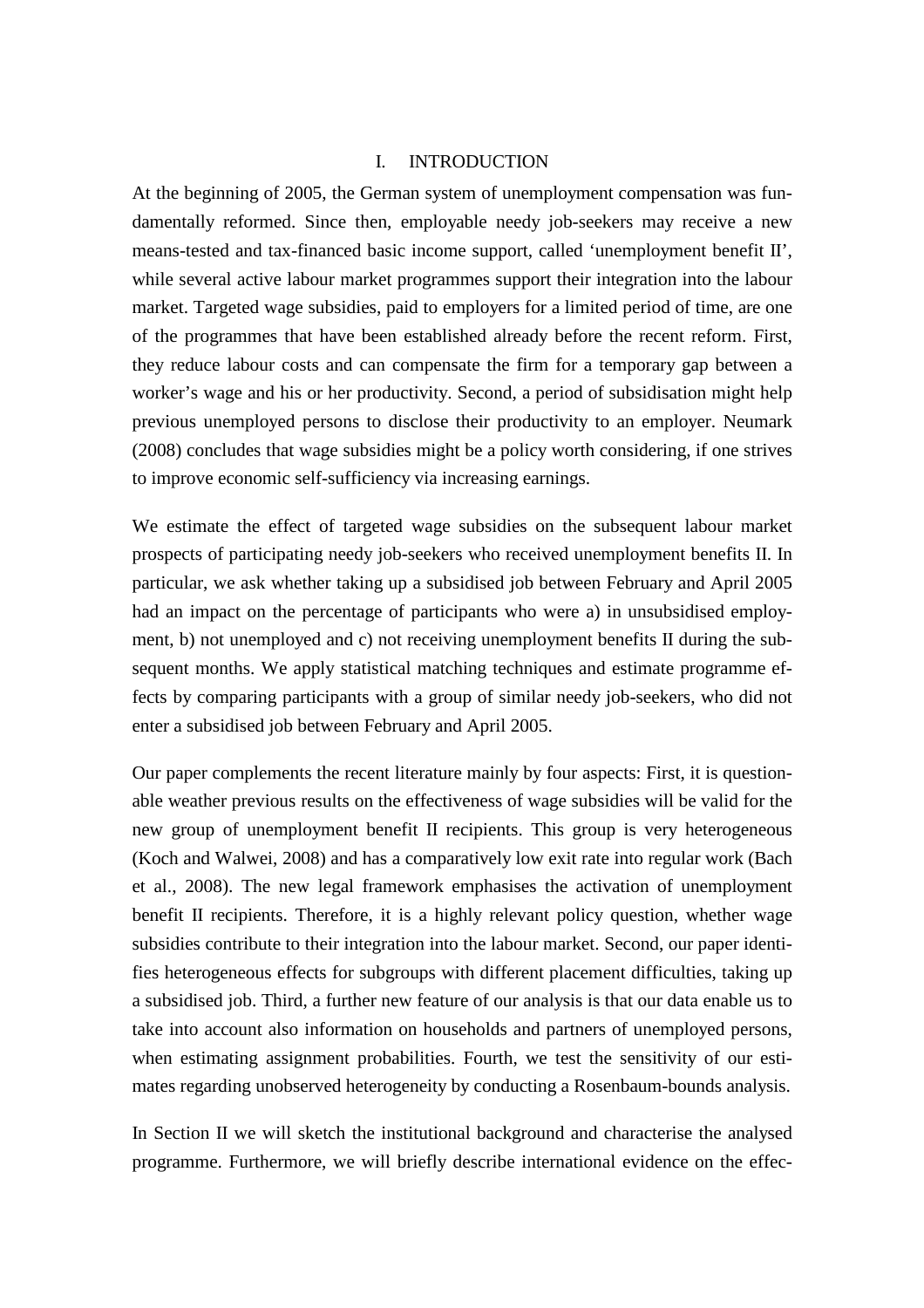tiveness of wage subsidy programmes. Section III discusses the evaluation strategy, while Section IV introduces data and variables as well as the applied method. The empirical results are depicted in Section V. We draw some conclusions in Section VI.

#### II. INSTITUTIONAL BACKGROUND AND LITERATURE REVIEW

#### *II.1. Institutional Background and Programme Features*

A major part of the social reforms initiated in Germany during the years 2002 and 2003 involved the system of unemployment compensation. Unemployed persons who had contributed to the German unemployment insurance system are eligible for unemployment benefits I (*Arbeitslosengeld I*), which amounts to as much as 67 percent of the latest net income and is paid for a limited period of time. The legal basis for the unemployment insurance system is the Social Code III (*Sozialgesetzbuch III*). Traditionally, the German Public Employment Service has been responsible for the administration of the unemployment insurance as well as for the job placement and programme assignment of registered unemployed persons.

When unemployment benefits were exhausted, former unemployment benefit recipients were supported prior to 2005 by means-tested and tax-financed unemployment assistance (*Arbeitslosenhilfe*), where the amount was also conditional on former income. Needy persons without claims for unemployment insurance or unemployment assistance could apply for means-tested social assistance (*Sozialhilfe*), which was administered by municipalities. Even if capable of work, many of these needy persons were not registered as unemployed at the Public Employment Service.

With the beginning of 2005 the Social Code II (*Sozialgesetzbuch II*) came into force: Former unemployment assistance was abolished. Now needy unemployed job-seekers and their household members are entitled to means-tested and tax-financed unemployment benefit II (*Arbeitslosengeld II*). Its amount does not depend on former income. Note that needy job-seekers and their household members are predominately registered as unemployed and may receive employment services.

Since 2005, the administration of the new services for needy job-seekers is mostly conducted jointly by the Public Employment Service and by municipalities. An exception was made for 69 municipalities who opted out of this cooperation and provide all services for needy job-seekers on their own (*Optierende Kommunen*). Public Employment Services are now organised in two branches: (1) a tax-funded branch - based on the Social Code II - for needy employable job-seekers and their households and (2) an insur-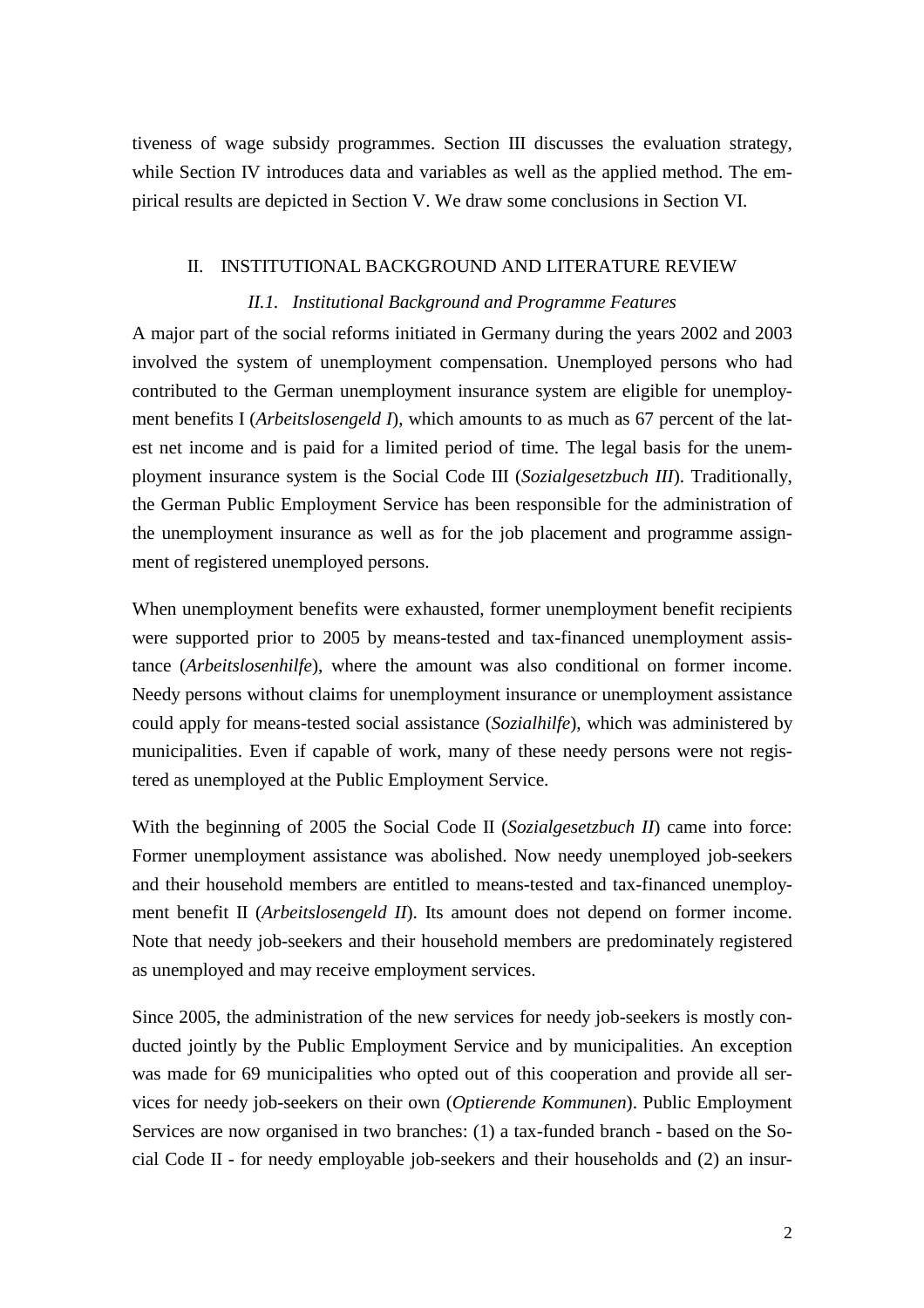ance-funded branch - based on the Social Code III - for job-seekers who receive unemployment benefits I or have not yet qualified for unemployment benefits I. Konle-Seidl (2008) and Stephan and Zickert (2008) discuss aspects of the new governance of employment services.

| Table 1                                                          |
|------------------------------------------------------------------|
| Entries and average numbers in selected labour market programmes |
| during $2000 - 2006$ (in 1000)                                   |

|                                                               | 2000 | 2001 | 2002 | 2003 | 2004 | 2005*  |     | 2006*  |     |
|---------------------------------------------------------------|------|------|------|------|------|--------|-----|--------|-----|
|                                                               |      |      |      |      |      | II/III | П   | II/III | П   |
| <b>Entries into programme</b>                                 |      |      |      |      |      |        |     |        |     |
| Wage subsidy ( <i>Eingliederungszuschüsse</i> )               | 152  | 127  | 188  | 183  | 157  | 134    | 51  | 217    | 97  |
| Further vocational training (Förderung berufl. Weiterbildung) | 523  | 442  | 455  | 255  | 185  | 132    | 66  | 247    | 103 |
| Public job creation I (Arbeitsbeschaffungsmaßnahmen, SAM)     | 318  | 246  | 215  | 179  | 161  | 80     | 62  | 80     | 62  |
| Public job creation II (Arbeitsgelegenheiten)                 |      | -    |      |      | ٠    | 630    | 630 | 742    | 742 |
| Short-term training (Trainingsmaßnahmen)                      | 485  | 551  | 865  | 1064 | 1188 | 894    | 410 | 978    | 444 |
| Contracting-out placement services (Beauftragung Dritter)**   |      |      |      | ۰    | 635  | 426    | 273 | 301    | 148 |
| Average number in programme                                   |      |      |      |      |      |        |     |        |     |
| Wage subsidy (Eingliederungszuschüsse)                        | 105  | 118  | 136  | 153  | 110  | 60     | 21  | 82     | 68  |
| Further vocational training (Förderung berufl. Weiterbildung) | 343  | 352  | 340  | 260  | 184  | 114    | 18  | 119    | 47  |
| Public job creation I (Arbeitsbeschaffungsmaßnahmen, SAM)     | 266  | 237  | 193  | 144  | 117  | 61     | 12  | 50     |     |
| Public job creation II (Arbeitsgelegenheiten)                 |      |      |      |      | ٠    | 201    | 201 | 293    | 293 |
| Short-term training (Trainingsmaßnahmen)                      | 52   | 60   | 74   | 93   | 95   | 69     | 34  | 70     | 35  |
| Contracting-out placement services (Beauftragung Dritter)**   |      |      |      |      | 95   | 103    | 75  | 100    | 76  |

Source: Statistics Department of the German Public Employment Service (Data-Warehouse). \*) II/III = Programmes covered by Social Code II (without municipalities opting out of the co-operation with the Public Employment Service) and Social Code III; II = Programmes covered by Social Code II. \*\*) Figures are available since 2004, while different variants started already in 1998 (contracting-out subtasks of placement) respectively 2002 (contracting-out all placement services).

In Germany, several active labour market programmes support the integration of unemployed persons into the labour market. A comprehensive overview on these programmes and recent evaluation results can be found in Bernhard et al. (2008). For the period 2000 to 2006, Table 1 shows entries and average numbers of participants in the most important programmes, which were in 2005 extended to recipients of unemployment benefit II respectively introduced in particular for this group. The most important programmes covered by Social Code II since 2005 are certainly public job creation schemes (Hohmeyer and Wolff 2007) and short-term training (Wolff and Jozwiak 2007). Contractingout placement services to private providers (Bernhard and Wolff 2008), further vocational training and targeted wage subsidies are less often used, but are still important instruments. During the first half of 2005, nearly one percent of the average number of needy job-seekers took up a subsidised job (Heinemann et al. 2006). Start-up subsidies are granted to unemployment benefit II recipients only through a newly installed smallscale programme (Wolff and Nivorozhkin 2008).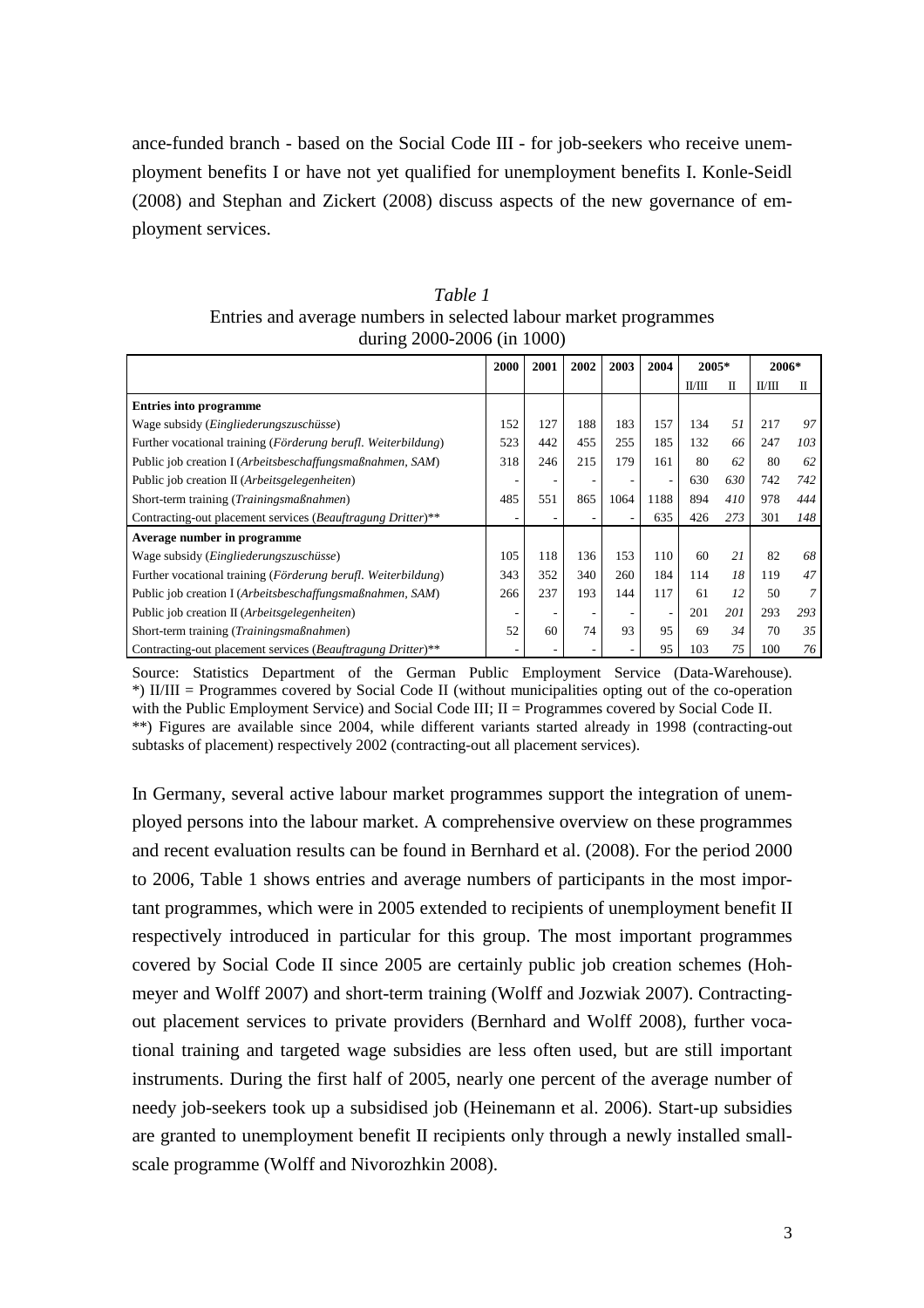The decision to support an unemployed person with a targeted wage subsidy (*Eingliederungszuschuss*) lays in the discretion of the caseworker, who has – within the legal framework and guidelines of the local Employment Agency – also latitude in determining the amount and duration of the subsidy. The wage subsidy could at the most account for as much as 50 percent of the monthly wage or salary and continue for at most 12 months. Extensions might be granted for handicapped or older workers.

The employer is obliged to employ subsidised persons who are younger than 50 years for a follow-up period of further employment after the expiration of the subsidy (this period is usually as long as the period of subsidisation itself). If he dismisses the worker within this period for reasons not attributable to the worker, the employer may be asked to reimburse a part of the subsidy.

Since the German labour market reforms, targeted wage subsidies has been granted for unemployment benefit I recipients covered by Social Code III as well as for needy jobseekers – receiving unemployment benefits  $II$  – covered by Social Code II. Thus, it has been suspected that currently caseworkers for different groups of unemployed persons may find themselves in 'subsidisation competition' to secure jobs for their clients. This is a problem inherent in the current organisation of active labour market policies in Germany. A more integrated approach in supporting unemployed persons across the 'legal boundaries' of the Social Code II and III would surely help to avoid this competition.

#### *II.2. Brief Literature Review*

For Germany, wage subsidies have been analysed comprehensively as part of the so called 'Hartz-evaluation' of active labour market programmes (ZEW et al. 2005, 2006). As part of these studies, Bernhard et al. (2006) and Jaenichen and Stephan (2007) estimated average treatment effects of a subsidy on previously unemployed individuals, using statistical matching techniques. They showed that taking up a subsidised job during the second quarter of 2002 had significant and favourable effects on subsequent employment prospects of participants, compared to no or a later participation. Jaenichen (2002, 2005) found similar positive results for subsidised unemployed persons in 1999. While the comparison group in the cited studies were unsubsidised unemployed persons, Jaenichen and Stephan (2007) conduct also a comparison with individuals moving directly out of unemployment into unsubsidised employment. The results indicate that differences in the employment prospects between persons taking-up subsidised and unsubsidised jobs were rather small after three years.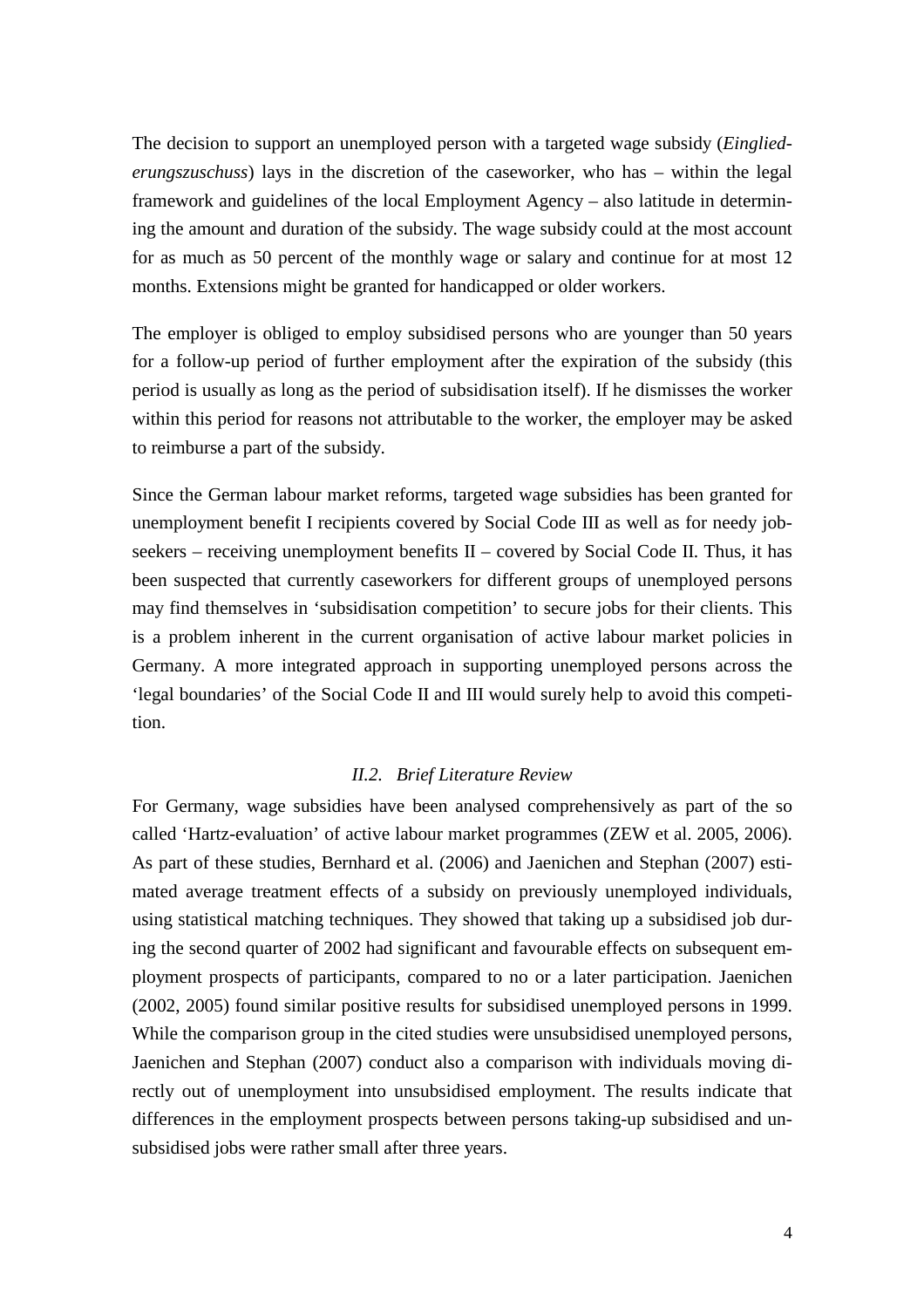The positive results are in line with the international literature on wage subsidies. For Sweden, Sianesi (2008), Carling and Richardson (2004), Fredriksson and Johansson (2004) and Forslund et al. (2004) investigated the effects of wage subsidies on the labour market prospects of previous unemployed participants. Regardless of the method used (statistical matching, event history analysis, instrumental variable difference-indifference techniques) the results suggested positive effects of the programmes. Dorsett (2006) evaluated the British 'New Deal' reform for young workers and showed that in the longer run the option to claim a wage subsidy dominated all other options in preventing unemployment.

For Belgium, Göbel (2007) applied a multivariate duration model with unobserved heterogeneity. He finds that participation in subsidised employment significantly shortens the duration until entry into unsubsidised employment. Furthermore, it significantly increases the duration of the first employment spell, but has no significant effects on the duration of later unemployment periods. Also for Belgium, Cockx et al. (1998) estimated duration models to analyse the effect of temporary wage subsidies on job tenure; they found positive, but insignificant effects. Similarly, Hamersma (2005) obtained insignificant effects of a subsidy on job tenure for the State of Wisconsin, using statistical matching techniques.

Summing up, most studies find that taking up a subsidised job has positive effects on subsequent employment prospects of previous unemployed participants. However, some effects cannot be identified by the research designs underlying the studies mentioned above (Calmfors 1994). First, a deadweight loss occurs, if several of those subsidised would have been recruited also without help of a subsidy. The underlying reason might be imperfect information on the side of the caseworker as well as collusion between the public employment office and the employer. Studies relying on a statistical matching approach might interpret the share of comparison group members that found a job without the help of a subsidy as an indicator for the size of deadweight losses. Second, substitution effects prevail, if some of those taking up a subsidised job will merely replace other workers. Third, displacement effects may arise if employment in some firms increases as a consequence of subsidisation, but at the expense of jobs in other firms, such that the only effect is displacement.

Also as part of the German 'Hartz-evaluation' Boockmann et al. (2007) analysed the effect of changes in the legislation on wage subsidies for elder workers on the employment prospects of this group, thus taking advantage of a 'natural experiment'. They used a difference-in-differences estimator to compare changes in transition probabilities be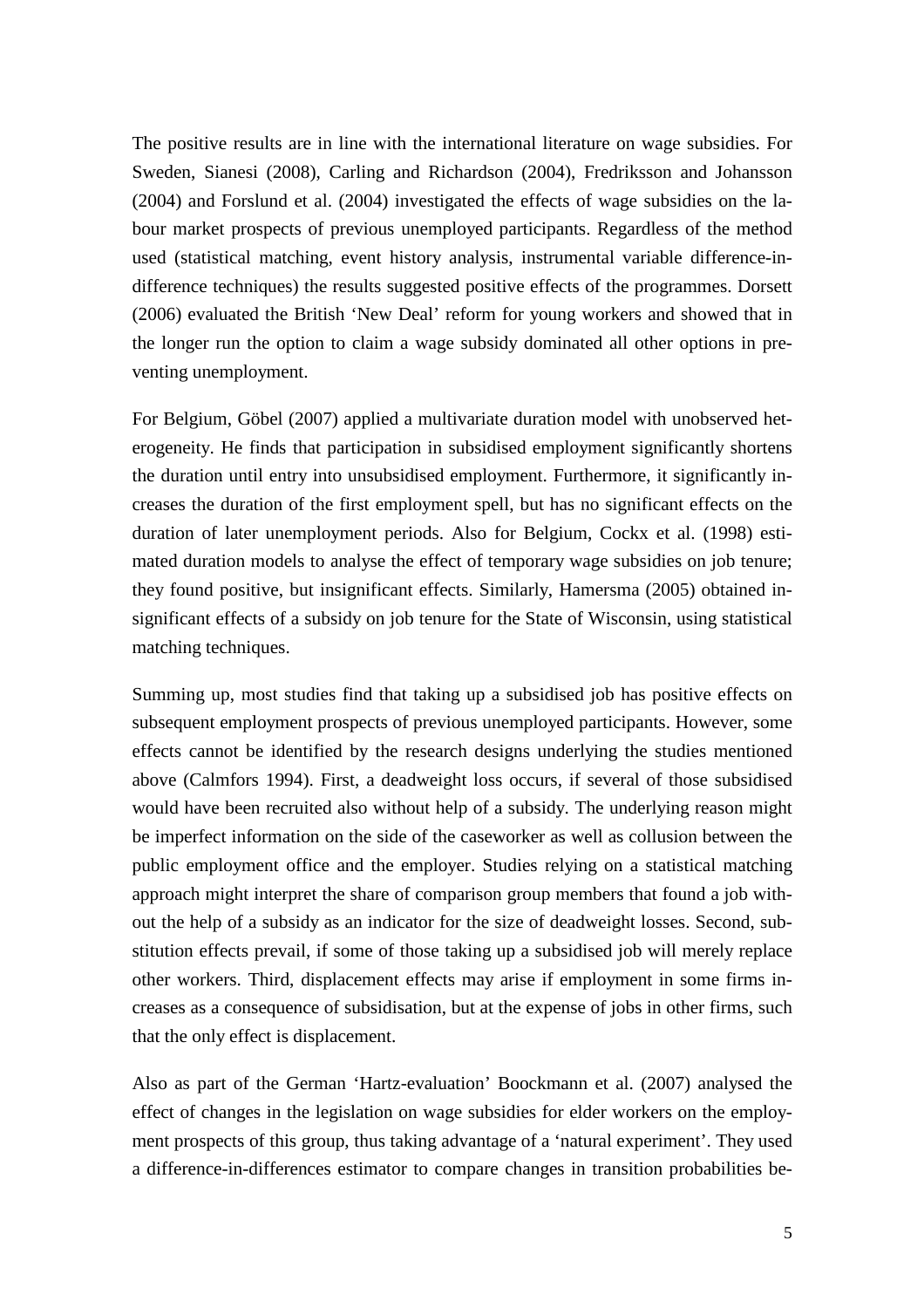tween the affected group and a comparison group comprised of slightly younger workers. The authors found nearly no significant effects and concluded that deadweight effects – those subsidised would have been hired anyway – are a major problem of wage subsidies. However, only a comparatively small percentage of individuals in the analysed age groups actually received the subsidy. Moreover, underlying changes in legislation affected the maximum duration of the subsidy, whereas the actual mean duration of the subsidy decreased over time (Bernhard et al. 2007).

#### III. EVALUATION APPROACH

We are interested in the mean effect of taking up subsidised employment between February and April 2005 on the labour market outcomes of participants. To determine this effect we have to estimate the counterfactual outcomes of participants in the absence of a subsidy. Any attempt to estimate these counterfactuals has, however, to take into account that subsidised workers are not selected randomly from the group of unemployed persons. In the absence of an experimental design one usually strives to find a very similar group of non-participating individuals, whose outcomes can be interpreted as counterfactual outcomes of the group of participants (Rubin 1974, Heckman et al. 1999).

We will sketch the underlying idea briefly: In month *t*+*h* after programme entry in *t* every person is assumed to have two potential labour market outcomes:  $Y_1^{t+h}$  is the potential outcome if a person has taken up a subsidised job during February to April 2005, while  $Y_0^{t+h}$  is the potential outcome in the case of non-participation. Participation in the programme is indicated by  $D^t = 1$ , non-participation by  $D^t = 0$ . To estimate the mean effect of taking up subsidised employment on the labour market prospects of participants, we assume that the participation of a person in the programme does not affect the potential outcomes of any other person (Stable Unit Treatment Value Assumption). The so called average treatment effect on the treated (*ATT*) is given by the expected difference in an individual's two potential outcomes in *t*+*h*:

$$
ATT^{t+h} = E[Y_1^{t+h} - Y_0^{t+h} | D^t = 1]
$$
  
= E[Y\_1^{t+h} | D^t = 1] - E[Y\_0^{t+h} | D^t = 1]. (1)

The first term on the right-hand side  $E[Y_1^{t+h} | D^t = 1]$  is just the mean of the observed outcomes of participants. However, to estimate potential outcomes of participants in the case of non-participation  $E[Y_1^{t+h} | D^t = 0]$  we have to take into account that participants have at least managed to get a subsidised job, which implies that they have probably better labour market prospects than the average unemployed person.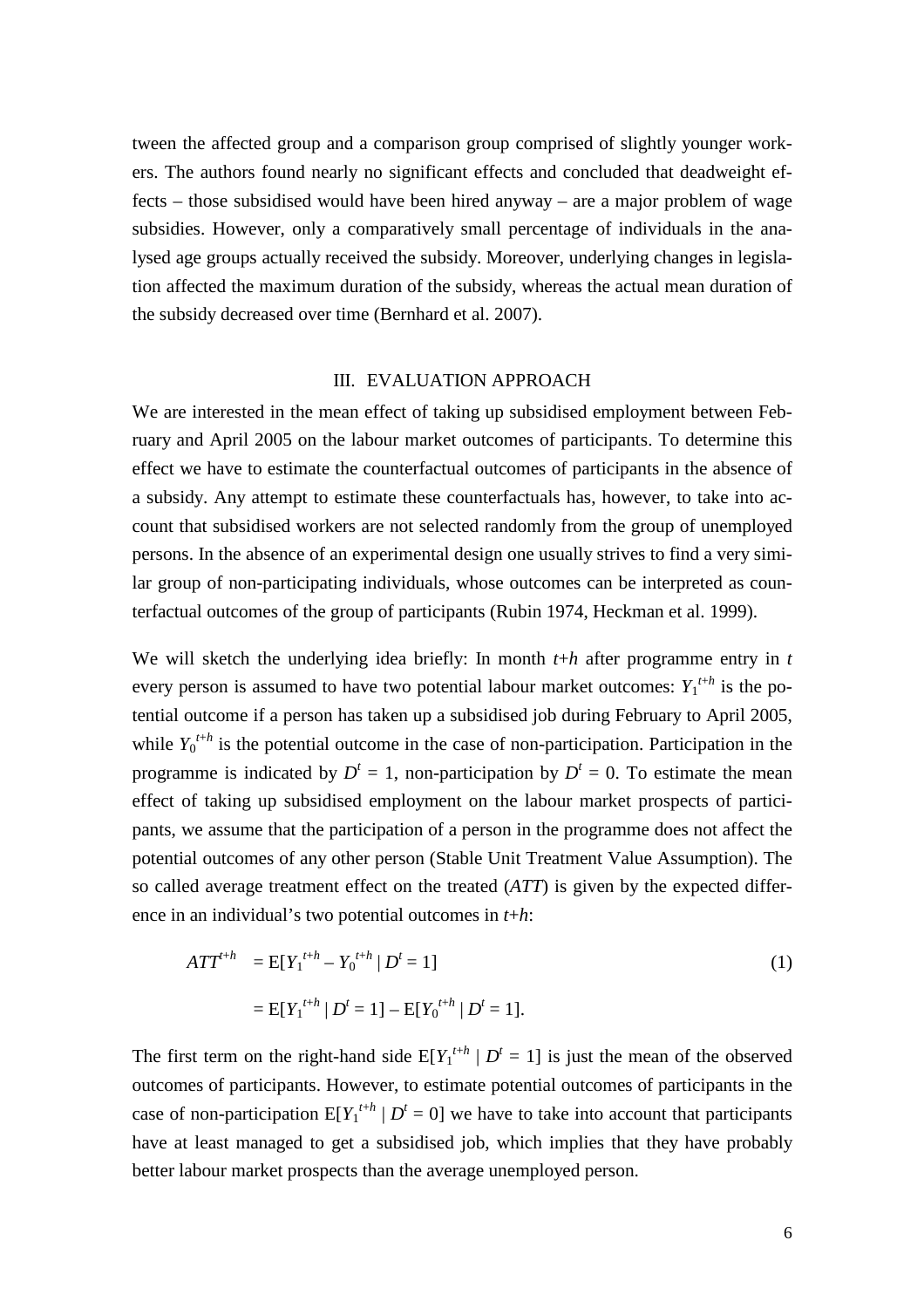Statistical matching techniques provide a solution for this problem that relies on the Conditional Independence Assumption (Rosenbaum and Rubin 1983). We assume that the outcome in the case of non-participation does not differ between participants and non-participants, when both groups are identical in regard of a number of observable characteristics, summarised in the vector *X*. This is formally expressed as  $Y_0^{t+h} \perp D^t \mid X$ , where  $\perp$  denotes statistical independence. The assumption is satisfied if *X* contains all variables that jointly influence selection into the programme as well as post-programme outcomes. An estimator for (1) is then given by

$$
ATT^{t+h} = E_X\{E[Y_1^{t+h} \mid X, D^t = 1] - E[Y_0^{t+h} \mid X, D^t = 0]| D^t = 1\}.
$$
 (2)

We are thus basing the choice of our comparison group on a comprehensive number of variables, which will be described in detail in Section 4. The estimate is valid, however, only if there are in fact non-participants with characteristics similar to those of participants; the treated have to be within 'Common Support' of the comparison group (Heckman et al. 1999).

An important topic is the choice of the classification window in time, which defines which unemployed persons are classified as non-participating in a labour market programme. Sianesi (2004) and Fredriksson and Johansson (2004) have pointed out that labour market programmes in Europe are ongoing and any unemployed is a potential participant at any point of time. Individuals may take up a subsidised job sooner or later provided they are still eligible. But the unemployed themselves or the caseworker may decide against taking part in the wage subsidy programme, because they expect or are expected to find an unsubsidised job soon. Thus selecting a comparison group of individuals who never participated in any programme would base selection on expected (successful) future outcomes, and matching conditional on observable individual characteristics might not suffice to remove selectivity. Steiger (2004) and Stephan (2008) show empirically that evaluation results vary with the choice of the classification window. Following the majority of the European literature, we do not put any restrictions on the future of persons and define non-participation as not taking up subsidised employment between February and April 2005, but eventually at a later date.

For the programme investigated, a argument against the matching approach may be that we observe not solely labour market outcomes after receiving a subsidy, but rather labour market outcomes of a subsidy in combination with a job offer (Jaenichen and Stephan 2007): First, the fact that someone has been able to find at least a subsidised job, implies that – even conditioning on  $X$  – there might be still unobserved individual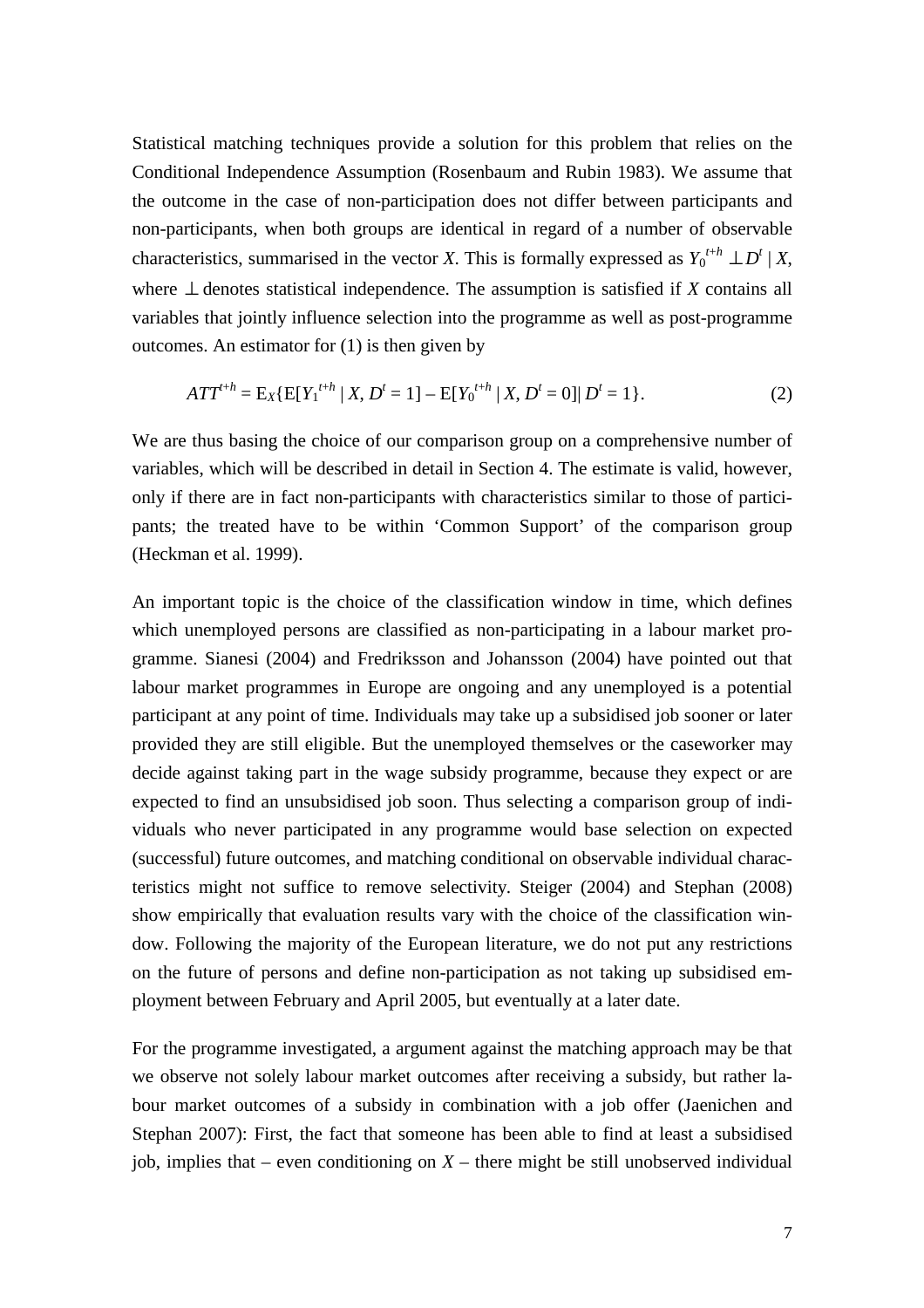heterogeneity between participating persons and non-participating comparison persons. This might capture, for instance, the motivation of unemployed individuals and the assessment of their skills by caseworkers and firms. However, unobserved heterogeneity will be strongly correlated with observed explaining variables, in particular an individual's labour market history (Heckman et al. 1999). Since we have comprehensive information on previous employment histories of unemployed persons as well as of their partners this should at least strongly alleviate the problem at hand. Furthermore, we conduct a Rosenbaum bounds analysis (Rosenbaum 2002) to estimate how strongly an unobserved variable would have to influence the assignment process to undermine the results of the matching analysis. Second, subsidised and unsubsidised jobs might be concentrated in different employer segments of the labour market. Since our data do not contain information on employer characteristics, the matching of workers to heterogeneous firms may involve a selection bias (of unknown direction) regarding job quality.

#### IV. DATA AND APPLIED METHOD

#### *IV.1. Data and Variables*

Our empirical analysis uses rich administrative data of the German Public Employment Service. The Integrated Employment Biographies (*Integrierte Erwerbsbiographien,*  IEB, versions 5.1/6.0) contain socio-demographic characteristics and individual daily information about employment history, receipt of benefits, job search history and participation on several programmes of active labour market policy. Hummel et al. (2005) and Jacobebbinghaus and Seth (2007) describe a sample of the database that is open for public use through the Research Data Centre of the Public Employment Service. Additional information about unemployment benefit II receipt and household structure are drawn from a history-file on means-tested benefit receipt (*Leistungshistorik Grundsicherung*, LHG, versions 2.0/3.0). Since the latter dataset provides household information, we were able to merge partner information to the individual employment biographies. We thus account not only for the individual employment history, but for the partner's employment history, when modelling selection into subsidised employment. Furthermore, we merge the latest information on the employment status from data marts of the Statistics Department of the Federal Employment Service to compute our outcome variables, which are explained in more detail below.

The potential treatment group consists of all persons who have been registered as unemployed covered by Social Code II on January 31, 2005, and whose subsidised employment started between February and April 2005. The potential comparison group mem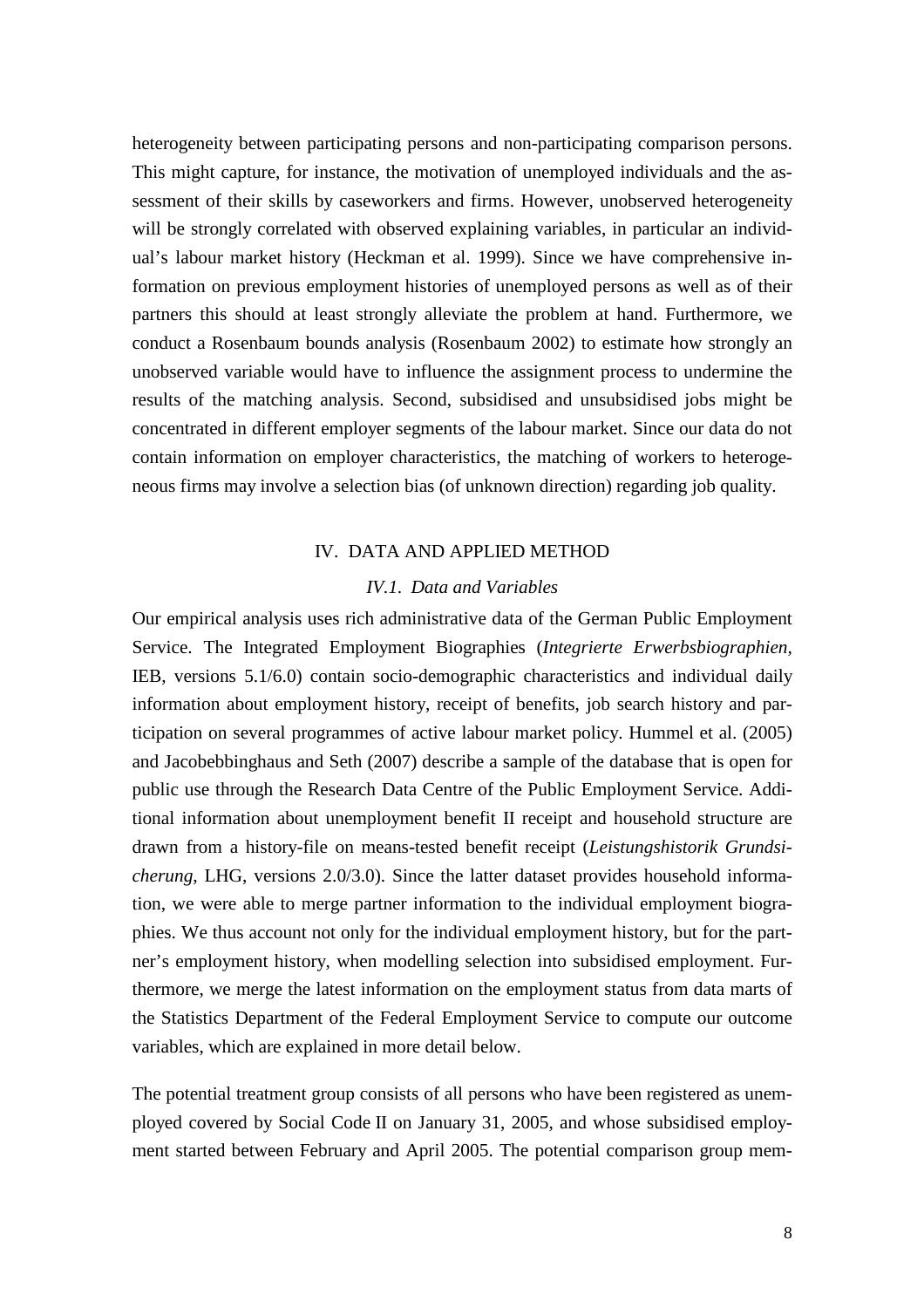bers consist of a 19 percent sample of all unemployed persons covered by Social Code II on 31 January, 2005. Both, treatment and comparison group are restricted to unemployed persons who receive unemployment benefit II, were not older than 57 years, did not participate in any active labour market programme on January 31 2005, and did not have missing data in basic socio-demographic characteristics like age, sex, occupational qualification and migration background. As has already been mentioned, potential comparison group members may not take-up subsidised employment between February and April 2005, but eventually at a later date. Furthermore, from 2005 onwards, data sets from those 69 municipalities opting out of co-operation with the Public Employment Service (*optierende Kommunen*) have not been integrated in our databases yet. Thus we exclude districts, where only municipalities administer unemployment benefit II receipt from further analysis.

*Figure 1* Entries into subsidisation covered by Social Code II between February and April 2005 by duration of the subsidy (in percent)



Source: Own calculations, based on IEB V5.01 and V6.01, LHG V2.0 and V3.0, data marts of the Statistics Department of the Federal Employment Agency, without municipalities opting out of co-operation with the Public Employment Service.

We are convinced that a programme is not only characterised by its type, but also by its length. Figure 1 shows that around fifty percent of the subsidies in our sample are granted for four to six months and around thirty percent for up to three months. The share of long-term subsidies is somewhat higher in East Germany than in West Ger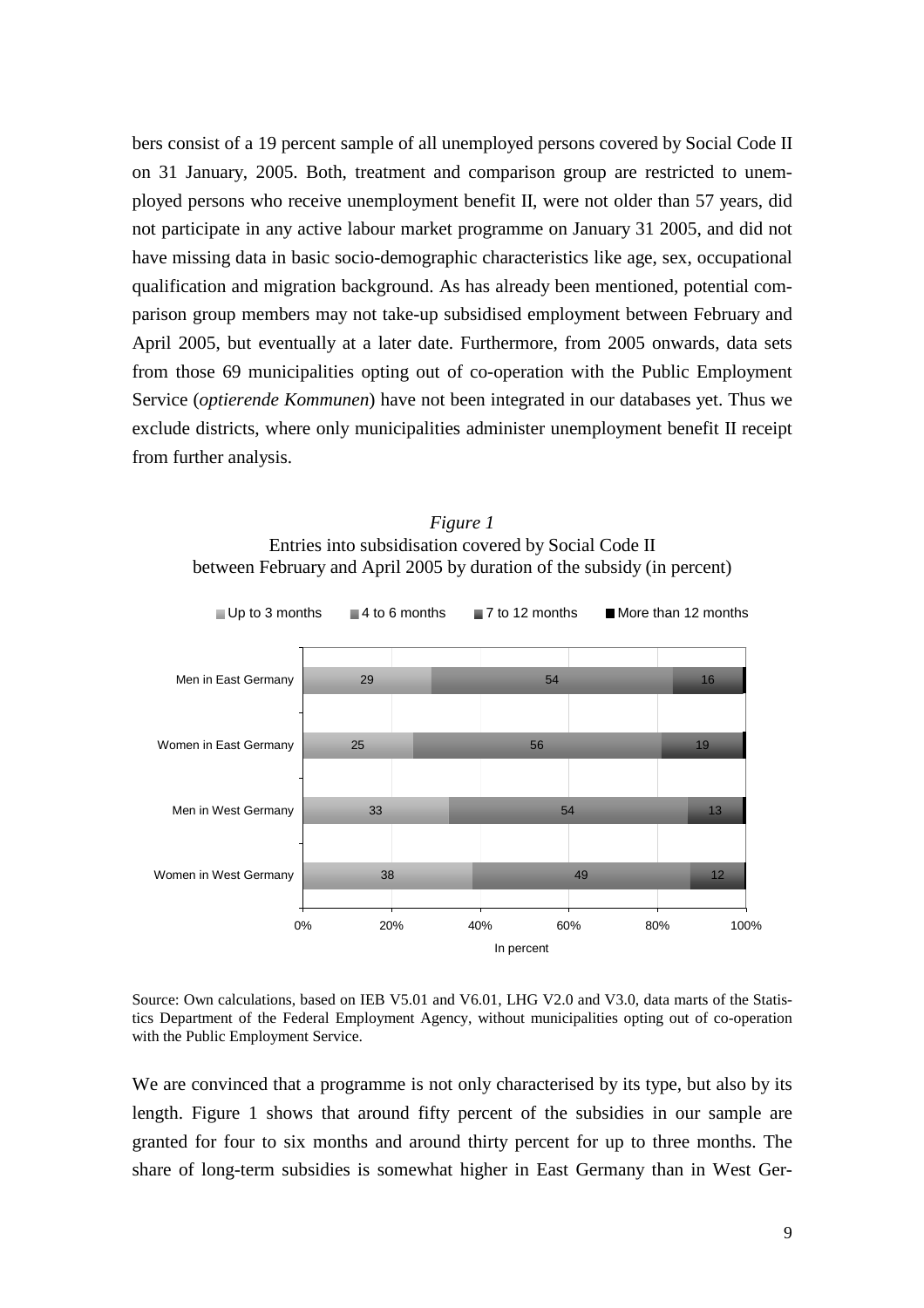many, probably because of weak labour market conditions in East Germany. Since our observation period is restricted to 20 months after programme entry, we restrict our analysis on wage subsidies of short-term duration (up to three month) and of mediumterm duration (four to six months).

Furthermore, separate analyses are conducted for four main groups, conducted of women and men in East Germany or West Germany. For our largest treatment group, men in West Germany, we present results also by age, occupational qualification, migration background and (for those older than 30) time since the end of the last regular job. We use the variables depicted in Table 2 to model selection into the programme as well as post-programme outcomes.

|                                                                   | <b>Variables</b>                                                                                                                                                                                                                                                                                                                                  |
|-------------------------------------------------------------------|---------------------------------------------------------------------------------------------------------------------------------------------------------------------------------------------------------------------------------------------------------------------------------------------------------------------------------------------------|
| Socio-demographic individ-<br>ual characteristics                 | Age, migration background, health restrictions, qualification.                                                                                                                                                                                                                                                                                    |
| Individual labour market<br>history during the last five<br>years | Duration of employment/unemployment/not observable states like out of<br>labour force, participation in active labour market programmes, receipt of<br>unemployment assistance during December 2004, characteristics on the<br>last job (earnings, full/part time, job duration).                                                                 |
| Household characteristics                                         | Single/partner, children, partner's qualification.                                                                                                                                                                                                                                                                                                |
| Partner's labour market<br>history during the last five<br>years  | Duration of employment/unemployment/not observable states like out of<br>labour force, participation in active labour market programmes.                                                                                                                                                                                                          |
| Local labour market charac-<br>teristics                          | Unemployment rate in 1/2005 and its percentage change during the pre-<br>ceding year, share of long-term unemployed in 1/2005 and its percentage<br>change during the preceding year, vacancy-unemployment ratio in 1/2005<br>and its percentage change during the preceding year, type of district (clas-<br>sification by Rüb and Werner 2007). |
| Interaction effects                                               | Individual labour market history by age, partner's labour market history by<br>age.                                                                                                                                                                                                                                                               |

*Table 2* Explaining variables

Our outcome variables are measured at the beginning of each month, up to the  $20<sup>th</sup>$ month after (hypothetical) programme entry. To compute outcome variables for comparison group members, it is necessary to assign them potential programme start dates; we compute these as a random draw from the observed distribution of programme start months of the treatment group. All outcomes are defined as successful events, thus positive average treatment effects will indicate a positive impact of the wage subsidy. In particular, our outcome variables are: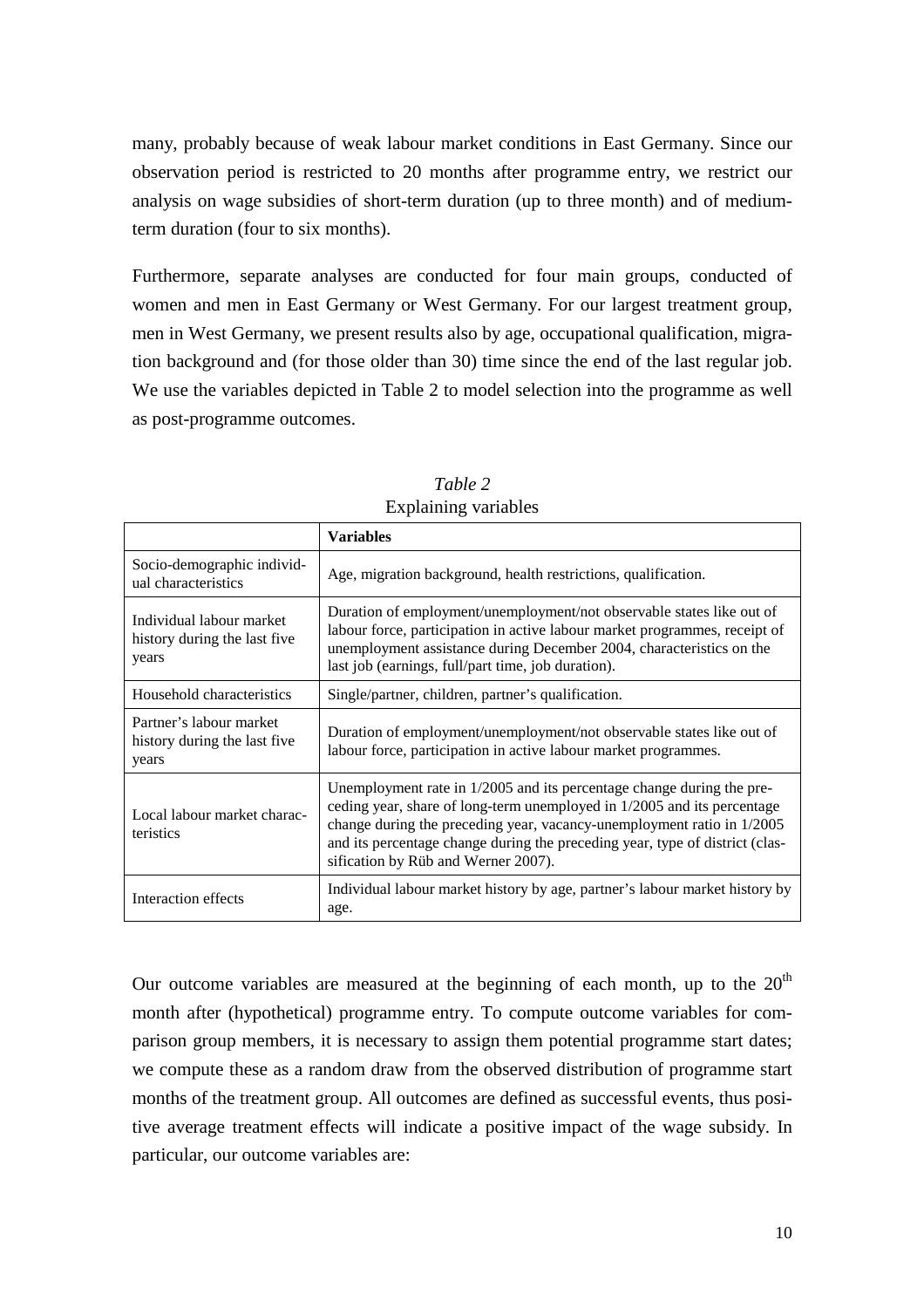- a) Unsubsidised regular employment that is subject to social insurance contributions,
- b) Not registered as unemployed and not participating in an active labour market programme,
- c) Not receiving unemployment benefits II.

Note that our evaluation approach implies that participants are sampled conditional on their unemployment exit, while the non-participants, by definition, are unemployed at the beginning of the evaluation period (Jaenichen 2002). Therefore, when computing our outcome-variables a) and b), we do not interpret times of subsidised employment and the obligatory follow-up period of further employment already as a labour market success. Regarding outcome variable c), times of subsidised employment are subject to the usual social security contributions. Thus, subsidised employment will contribute to meet eligibility criteria for unemployment benefit I receipt. If a previously subsidised worker becomes unemployed and fulfils these criteria, he might avoid further unemployment benefits II receipt. Unlike outcome variable a) and b), which refer only to the individual level outcome, variable c) refers to the household level. Note that persons might even work in a subsidised job and receive unemployment benefit II at the same time, if earnings are not sufficiently high to support a large family.

Table A.1 in the Appendix shows variable means of selected explanatory variables for subsidised workers as well as for our samples of potential comparison persons. Subsidised persons might be regarded to be a positive selection compared to all unemployed. In particular, younger unemployed persons, highly skilled unemployed, individuals without migration background and needy job-seekers who were employed last during 2004 are overrepresented among the participants. Thus there seems to be some cream skimming in the assignment of wage subsidies.

#### *IV.2. Applied Method*

Propensity-score matching is a useful simplification of matching on a high-dimensional vector of *X*-variables. Rosenbaum and Rubin (1983) have shown that it is sufficient to match on the propensity score  $Pr(X) = Pr(D^t = 1 | X)$  to obtain the same probability distribution for treated and non-treated individuals. Thus, if  $(Y_0^{t+h}, Y_1^{t+h} \perp D^t)$  | *X* holds,  $(Y_0^{t+h}, Y_1^{t+h} \perp D^t)$  | *Pr*(*X*) will also be satisfied. Thus we estimate in a first step the propensity score for participants and non-participants by means of a probit model, with *X* as the vector of exogenous variables. The second step consists of a selection of a comparison group such that the distributions of the propensity scores are balanced for partici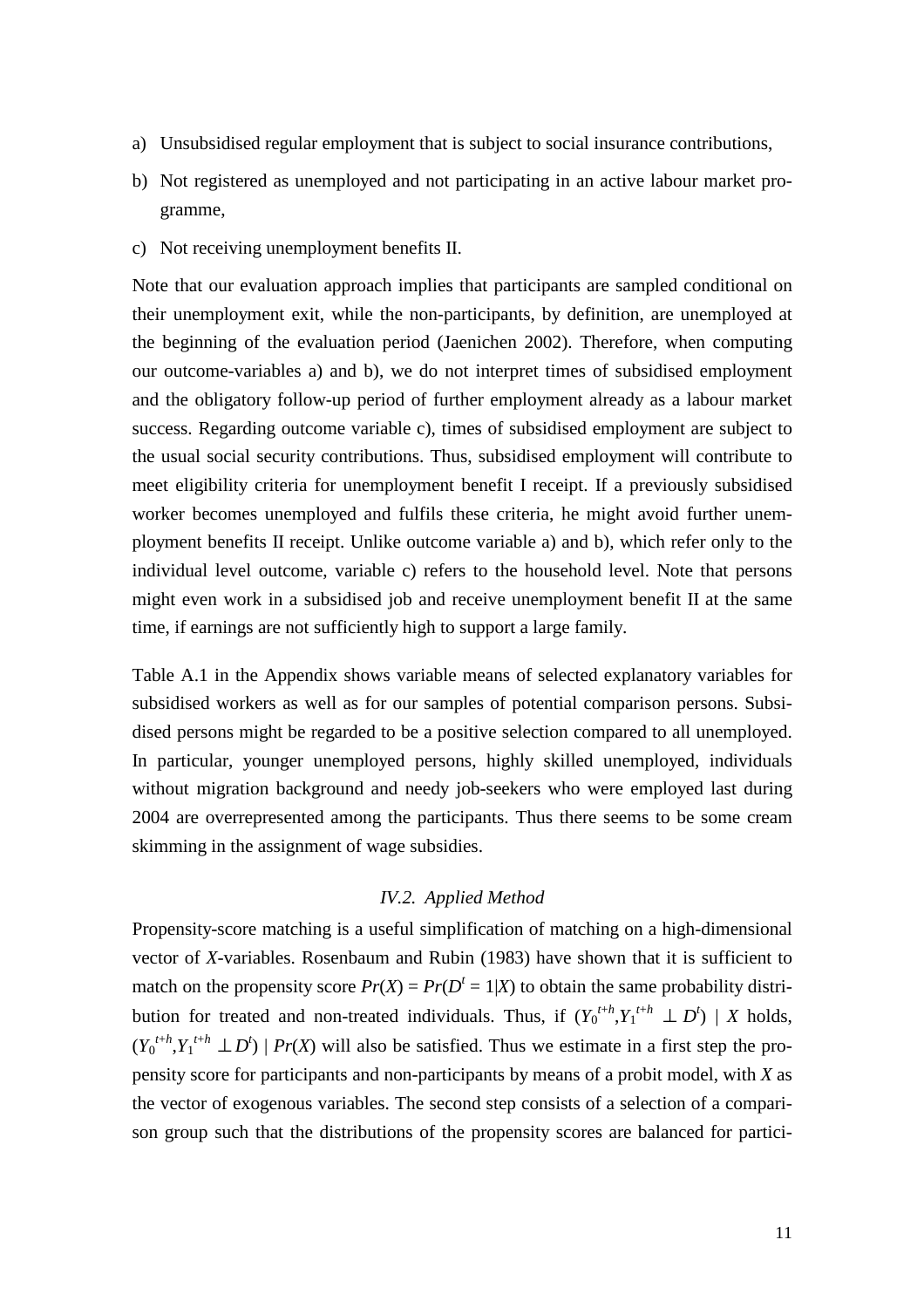pants and controls. Estimates are performed using the stata-module *psmatch2* (Leuven and Sianesi 2003).

For each group - for instance, West German women, who received a short-term subsidy - we estimate several probit models. We begin with the entire set of covariates and select variable sets that enter the next estimation step: In the first step, a set of covariates is kept in the model, if a Wald-Test on the hypothesis that their parameters are jointly zero indicates that the variable set has a significant impact with  $\alpha$  = 0.5. During further steps this threshold value is decreased down to  $\alpha = 0.1$ . Propensity scores are then computed for the remaining group specific model by always accounting for sociodemographic characteristics independent on the results of the preceding test procedure.

We apply six different matching algorithms to check for sensitivity of the outcomes: 1) One-to-one nearest neighbour matching without replacement and caliper 0.001, 2) one-to-one nearest neighbour matching with replacement and caliper 0.001, 3) one-totwo nearest neighbour matching with replacement and caliper 0.001, 4) one-to-three nearest neighbour matching with replacement and caliper 0.001, 5) radius matching with caliper 0.001 as well as 6) radius matching with caliper 0.0005. Note that average treatment effects computed with different matching algorithms hardly differ from each other.

To test for the quality of matching, the mean standardised bias (MSB) (Rosenbaum and Rubin 1983) between each treated group and its matched comparison group is computed across all variables in *X*. The standardised bias of a covariate is defined as the difference of means in the treated and matched control sample, divided by the square root of the average sample variance. Thus a lower value of the MSB indicates more similarity between the two groups. In the following we will only present results for the procedures that generally obtain the smallest standardised bias (Rosenbaum and Rubin 1985). These are radius matching with caliper 0.001 for medium-term subsidies and with caliper 0.0005 for short-term subsidies. The MSB after matching never rises above 2.1 percent (Figure 2). Moreover, also t-tests (not displayed here) show that the hypothesis on equality of means of the covariates cannot be rejected after matching. Hence, we achieve a good balancing of the distributions of the explaining variables across treatment and comparison group.

Finally, one might argue that caseworkers and employers, who have to decide to grant a subsidy respectively to recruit a subsidised worker, will probably have additional information – not included in our dataset – about the job-seeker. This information might have an impact on treatment probability and labour market outcomes, but is not included in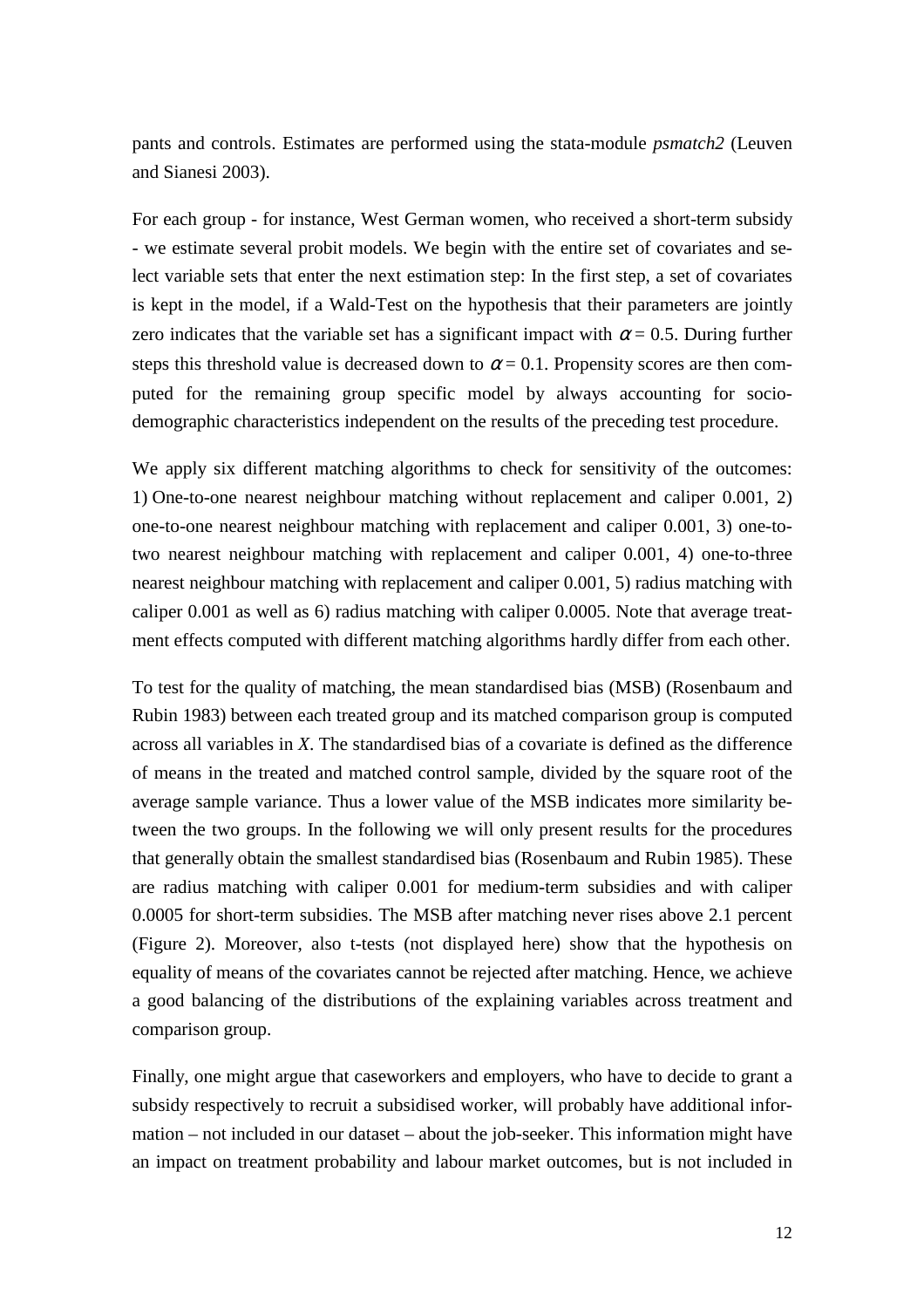the data set. We analyse therefore, how sensitive the estimated treatment effects are to a violation of the Conditional Independence Assumption. For this purpose we apply the stata module *mhbounds* (Becker and Caliendo 2007) – available for nearest neighbour matching without replacement – to compute the Mantel-Haenszel statistics for the outcomes in each month after assignment.

#### *Table 3*

Rosenbaum-bounds analysis for the outcome variable 'not unemployed and not participating in an active labour market programme', 20 months after programme entry

|                       | <b>Short-term subsidy</b> | <b>Medium-term subsidy</b> |
|-----------------------|---------------------------|----------------------------|
| Men in East Germany   | 2.8                       | 3.5                        |
| Women in East Germany | 5.0                       | 3.6                        |
| Men in West Germany   | 1.8                       | 2.9                        |
| Women in West Germany | 2.2                       | 2.7                        |

Source: Own calculations, based on IEB V5.01 and V6.01, LHG V2.0 and V3.0, data marts of the Statistics Department of the Federal Employment Agency, without municipalities that opted out. Note: Short-term subsidies are paid for up to 3 months, medium-term subsidies are paid for 4 to 6 months. The Table displays the factor by which unobserved heterogeneity would have to influence selection into subsidised employment to undermine matching results.

Table 3 reports odd ratios for men and women in East and West Germany; it restricts itself to the outcome variable 'not unemployed and not participating in an active labour market programme' and the 20th month after programme entry. The treatment effects of short-term subsidies up to three months are significantly different from zero on a level of  $\alpha$  = 0.05 for odd ratios between 1.8 and 5.0. For treatment effects of medium-term subsidies between four and six months the odd ratios range from 2.9 to 3.6. The interpretation is, for instance, for a value of 1.8 that the results are insensitive to a bias that would nearly double the odds of treatment. Thus results are quite robust with respect to a potential violation of the Conditional Independence Assumption.

#### V. EMPIRICAL RESULTS

#### *V.1. Effects for the Main Groups*

Figure 2 displays in detail the evolution of the estimated average treatment effects over time. Plots above the abscissa have to be interpreted as a 'success' of the wage subsidy. Remember that the period of subsidisation as well as the following period, during which the employer is obliged to sustain the employment relationship, are not interpreted as a 'labour market success' when computing employment and unemployment outcomes.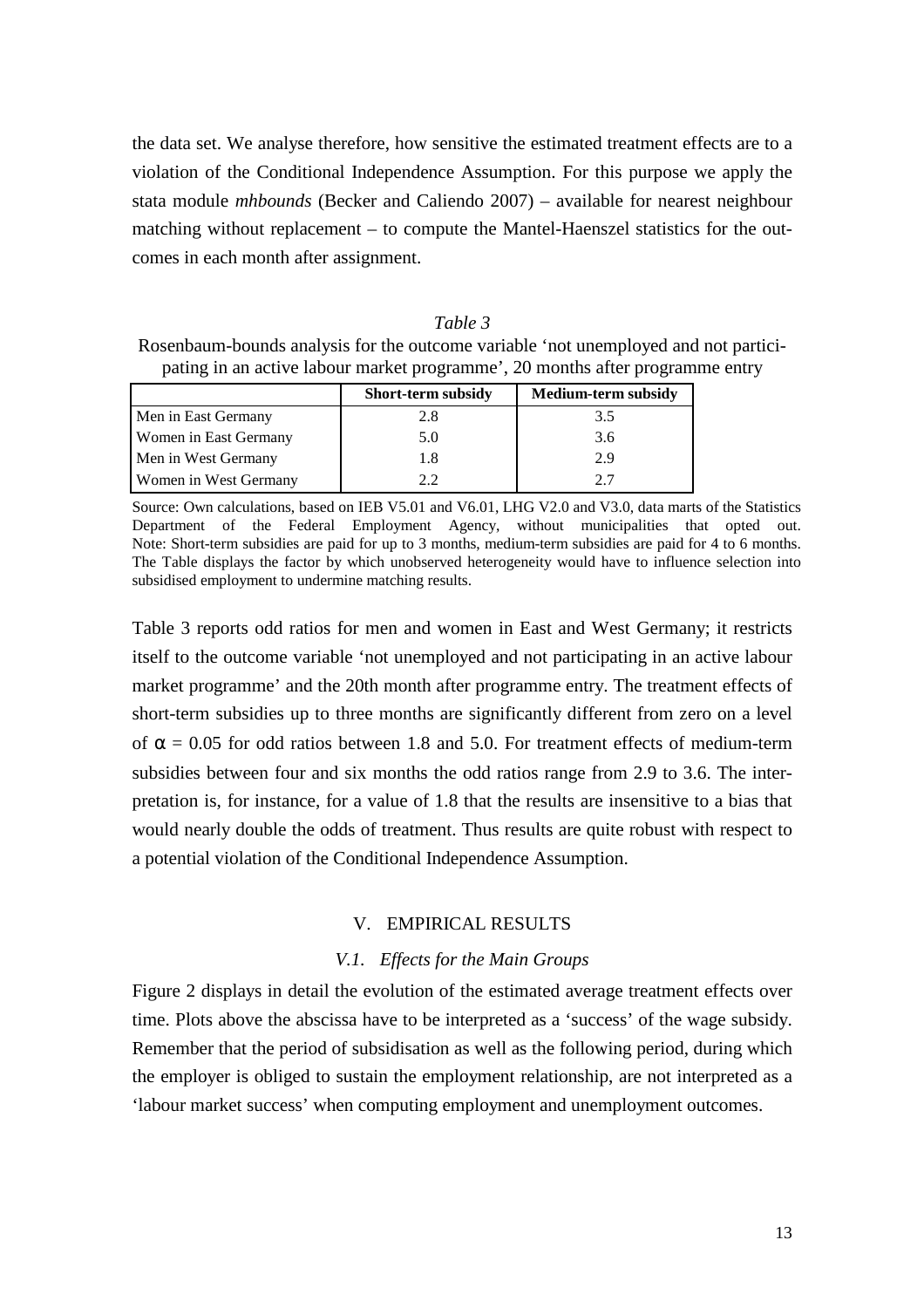#### *Figure 2*

Estimated average treatment effects of a subsidy on the labour market prospects of needy jobseekers taking up a subsidised job



*Short-term subsidy (up to 3 months)* 

Source: Own calculations, based on IEB V5.01 and V6.01, LHG V2.0 and V3.0, data marts of the Statistics Department of the Federal Employment Agency, without municipalities opting out of co-operation with the Public Employment Service.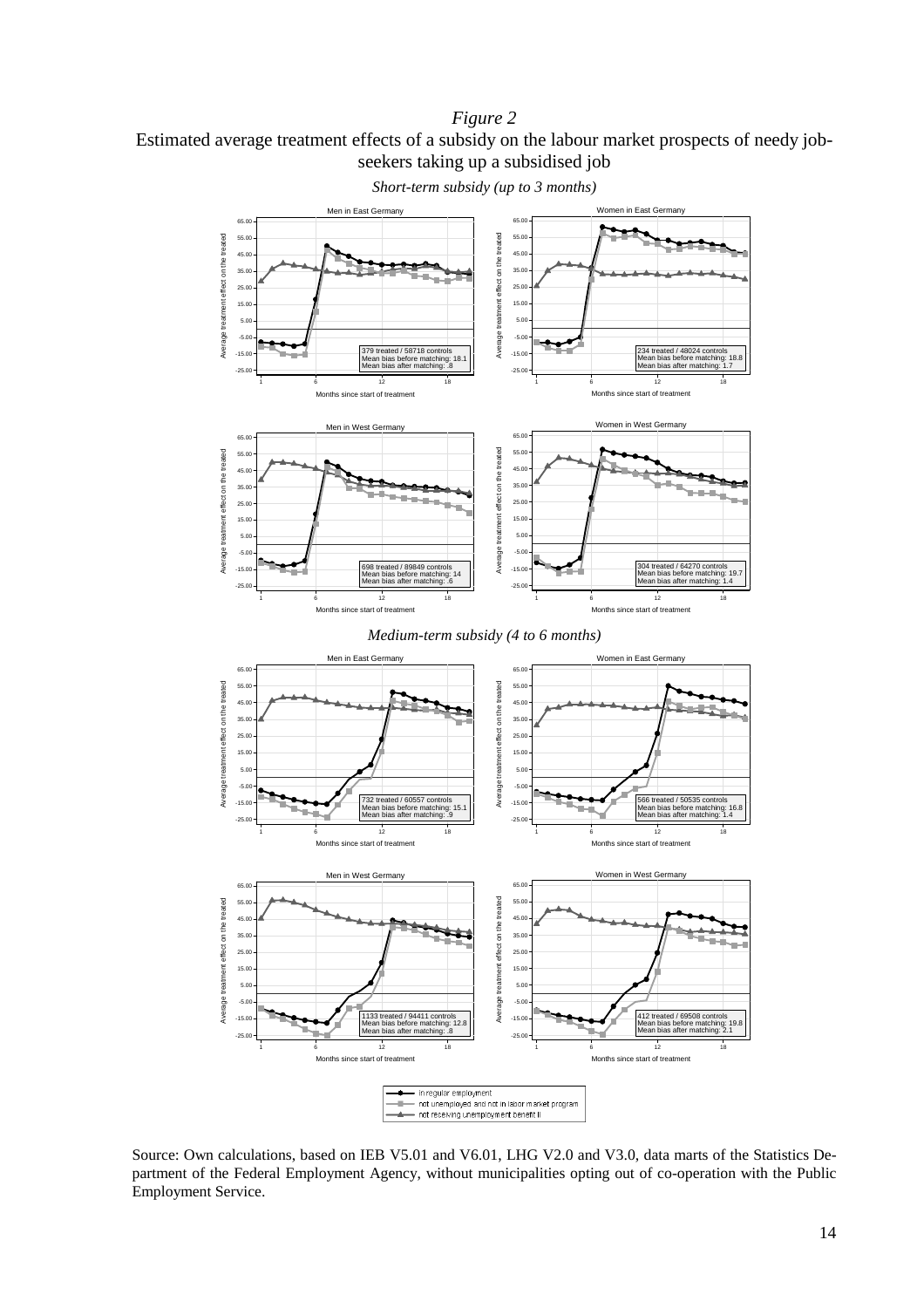As can be seen clearly, treated persons were 'locked-in' – as a necessary side-effect of the construction of the outcome variables – for the period of subsidisation and for the compulsory period of further employment. We find large and significant positive effects of the wage subsidy on the labour market prospects of participants immediately after the end of the follow-up period, which then decline slightly over time. In fact, the highest treatment effect of 63 percentage points is found for women in East Germany, seven months after the start of a short-term subsidy.

#### *Table 4*

| Treated individuals taking up a subsidised job during 2/2005 to 4/2005 and matched  |
|-------------------------------------------------------------------------------------|
| comparison persons: Labour market outcome and estimated average treatment effect on |
| the treated $(ATT)$ 20 months after start of the subsidised job                     |

|       |                             |               |      |      | <b>Short-term subsidy</b> |      | <b>Medium-term subsidy</b> |      |      |      |  |  |  |
|-------|-----------------------------|---------------|------|------|---------------------------|------|----------------------------|------|------|------|--|--|--|
|       |                             |               | East |      | West                      |      | East                       |      | West |      |  |  |  |
|       |                             | Men           | Wo.  | Men  | Wo.                       | Men  | Wo.                        | Men  | Wo.  |      |  |  |  |
|       |                             | Treated       | 0.64 | 0.69 | 0.62                      | 0.66 | 0.68                       | 0.67 | 0.63 | 0.67 |  |  |  |
|       | a) in regular<br>employment | Comparisons   | 0.31 | 0.23 | 0.32                      | 0.29 | 0.28                       | 0.23 | 0.29 | 0.26 |  |  |  |
|       |                             | ATT           | 0.33 | 0.45 | 0.30                      | 0.37 | 0.40                       | 0.45 | 0.35 | 0.40 |  |  |  |
|       | b) not unem-                | Treated       | 0.72 | 0.79 | 0.69                      | 0.76 | 0.74                       | 0.73 | 0.72 | 0.76 |  |  |  |
| Share | ployed and not in           | Comparisons   | 0.43 | 0.39 | 0.47                      | 0.49 | 0.40                       | 0.38 | 0.44 | 0.47 |  |  |  |
|       | programme                   | <b>ATT</b>    | 0.29 | 0.40 | 0.22                      | 0.28 | 0.34                       | 0.35 | 0.28 | 0.29 |  |  |  |
|       | c) not receiving            | Treated       | 0.63 | 0.53 | 0.68                      | 0.69 | 0.64                       | 0.59 | 0.71 | 0.67 |  |  |  |
|       | unemployment                | Comparisons   | 0.28 | 0.24 | 0.37                      | 0.34 | 0.26                       | 0.23 | 0.34 | 0.32 |  |  |  |
|       | benefit II                  | <b>ATT</b>    | 0.35 | 0.30 | 0.31                      | 0.35 | 0.38                       | 0.36 | 0.37 | 0.35 |  |  |  |
|       | Mean standardised           | <b>Before</b> | 18.1 | 18.8 | 14.0                      | 19.7 | 15.1                       | 16.8 | 12.8 | 19.8 |  |  |  |
| bias  |                             | After         | 0.8  | 1.7  | 0.6                       | 1.4  | 0.9                        | 1.4  | 0.8  | 2.1  |  |  |  |
|       | Observations of             | All           | 381  | 236  | 699                       | 304  | 735                        | 568  | 1134 | 412  |  |  |  |
|       | treated persons             | In Support    | 379  | 234  | 698                       | 304  | 732                        | 566  | 1133 | 412  |  |  |  |

Source: Own calculations, based on IEB V5.01 and V6.01, LHG V2.0 and V3.0, data marts of the Statistics Department of the Federal Employment Agency, without municipalities opting out of co-operation with the Public Employment Service.

Note: Short-term subsidies are paid for up to 3 months, while medium-term subsidies are paid for 4 to 6 months. All estimated average treatment effects on the treated ( $ATT$ ) are significant at  $\alpha = 0.01$ ..

Our main empirical results – for month 20 after treatment start – are also summarised in Table 4. It documents the labour market outcomes as share of treated and of matched comparison persons a) in regular employment, b) not unemployed (or in a labour market programme) and c) no longer receiving unemployment benefit II. Furthermore, the table displays average treatment effects on the treated (*ATT*) that are computed simply as the difference between labour market outcomes of treated and matched comparison groups.

20 months after taking up the subsidised job, the share of participants in regular employment exceeds 60 percent in all treated groups. Furthermore, it is in most cases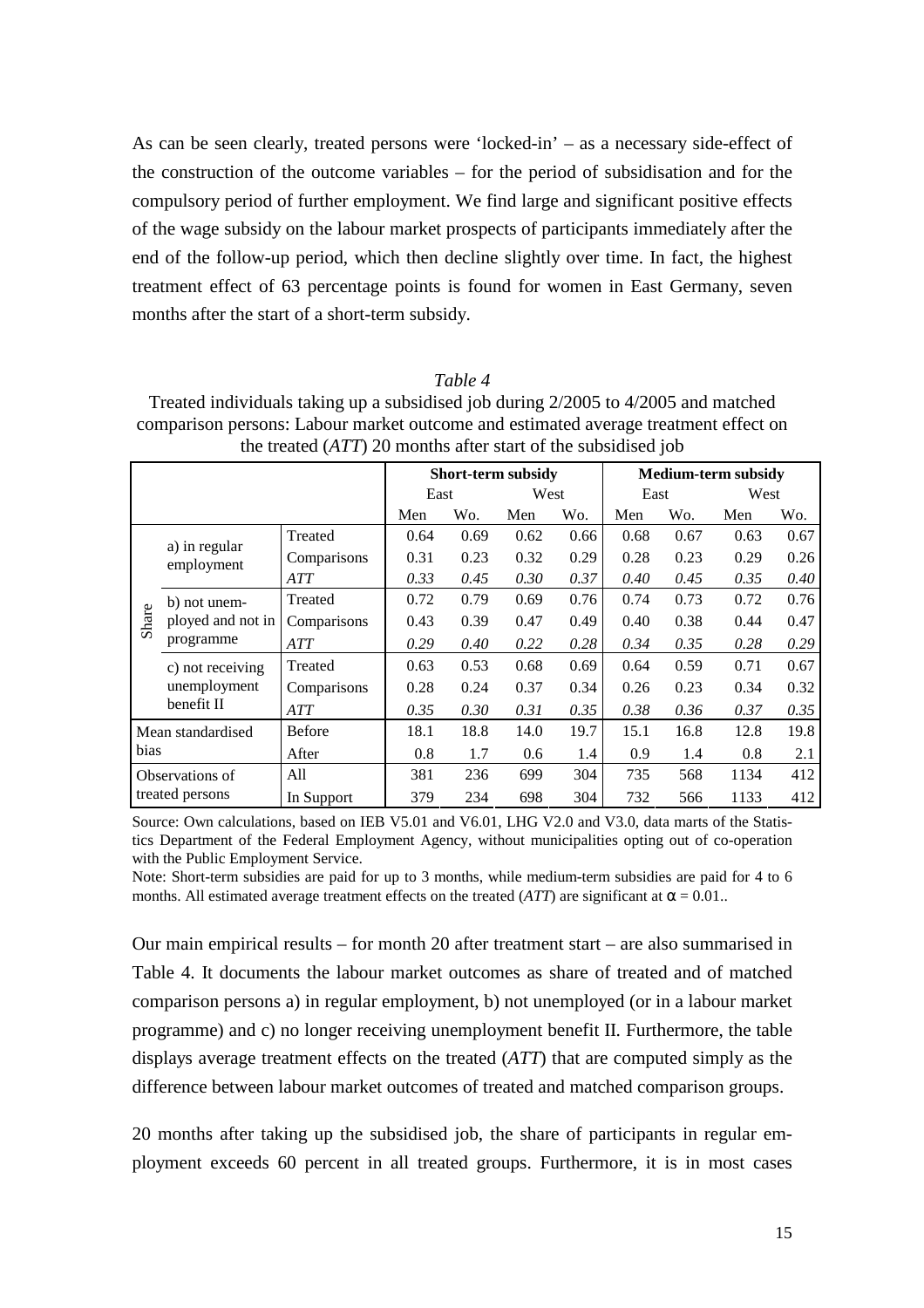nearly 40 percentage points higher than in the comparison groups. While still more participants – more than 70 percent – are neither unemployed nor in any labour market programme, the difference to comparison groups is obviously slightly smaller than looking at employment outcomes: A comparatively higher share of comparison persons than of treated persons withdraws from the labour market as discouraged workers. Finally, also more than 60 percent of the treated do not receive unemployment benefit II for needy job-seekers any longer; the average treatment effect on the treated accounts for 35 percentage points.

Comparisons of estimates between the groups investigated must be interpreted with caution, since characteristics of group members may differ for each group. Nonetheless we would like to draw attention to several aspects:

First, labour market outcomes do not differ much between recipients of short- and medium-term wage subsidies. Thus, it seems that the duration of the subsidy is not necessarily a function of placement difficulties. Treatment effects are mostly higher within groups receiving a medium-term subsidy compared to those receiving a short-term subsidy, if we look at the beginning of the observation period or at its end. However, if we concentrate at the expiration date of the follow-up period, short-term subsidies seem to be more effective than medium-term subsidies: In the first month after the follow-up period had expired ( $7<sup>th</sup>$  month for short- and  $13<sup>th</sup>$  month for medium-term subsidies since start of treatment), the effects for short-term subsidies are up to nine percentage points higher than for medium-term subsidies.

Second, estimated treatment effects for the outcome variables 'regular employed' and 'not unemployed and not in a labour market programme' are in the majority of points in time slightly larger a) for female than for male workers and b) for East Germany than for West Germany. The results are mainly due to varying labour market results of the unsubsidised comparison groups – women as well as unemployed workers in East Germany have in general worse labour market prospects than male and West German needy job-seekers.

Third, Table 4 shows that the share of participating persons 'not receiving unemployment benefit II' 20 months after programme start is either higher or rather similar to the share in 'regular employment'. Noticeable exceptions are women in East Germany, whose share in regular employment is considerably higher than the share for those not receiving benefits (8 percentage points for medium- and 15 for short-term subsidies).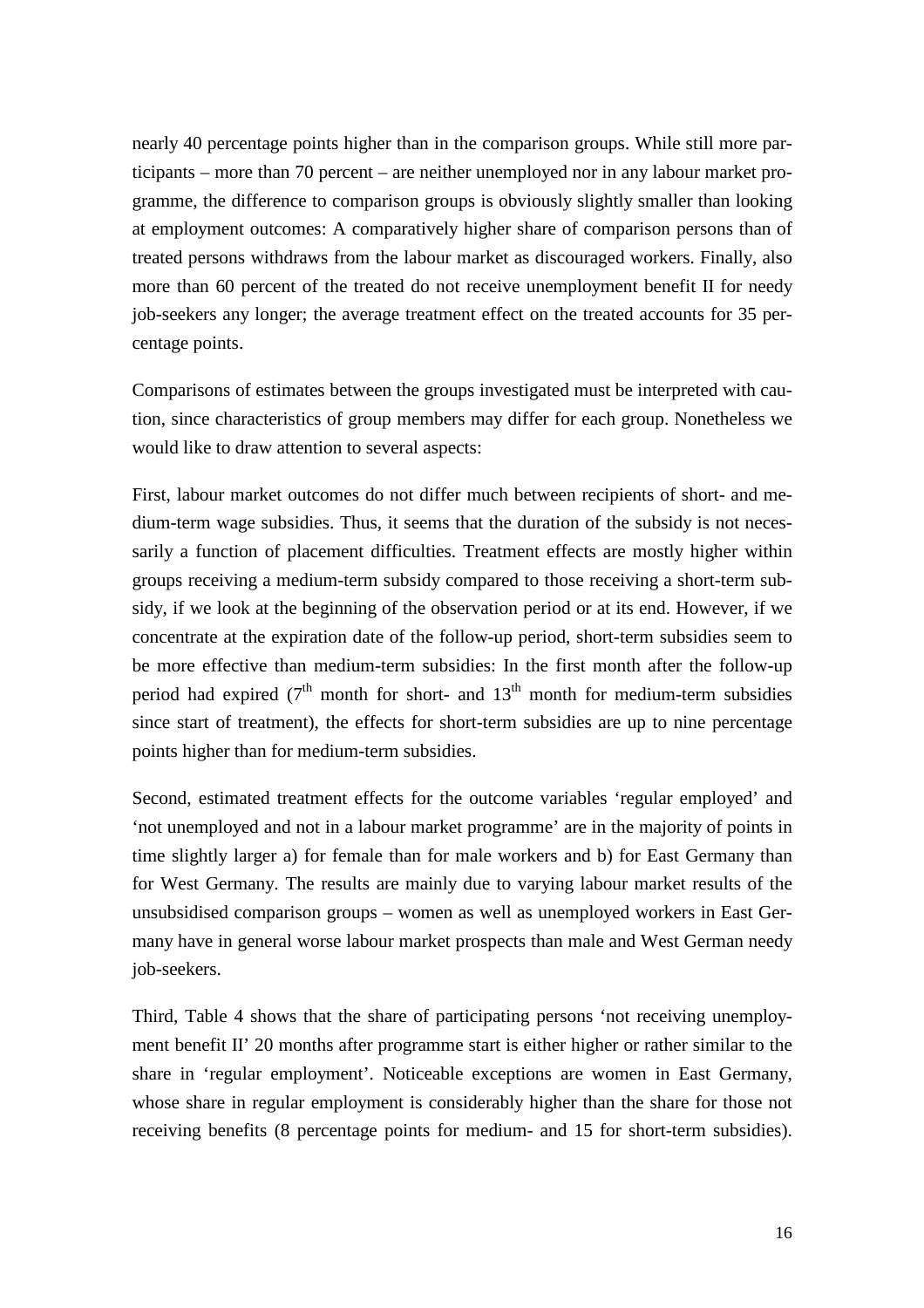This may be a hint that several of these women are working in low wage jobs and receive additional benefits to increase their household income.

#### *Table 5*

Subgroups of treated West German men taking up a subsidised job during 2/2005 to 4/2005 and matched comparison persons: Labour market outcome and estimated average treatment effect on the treated (*ATT*) 20 months after start of the subsidised job

|       |                               |               | Age 25-34 years | Age 35-49 years | last unsubsidised em-<br>Age>= $30$ years,<br>ployment 2004 | last unsubsidised em-<br>ployment 2002/03<br>Age>= $30$ years, | Without migration<br>background | With migration<br>background | Without occupational<br>qualification | With occupational<br>qualification |
|-------|-------------------------------|---------------|-----------------|-----------------|-------------------------------------------------------------|----------------------------------------------------------------|---------------------------------|------------------------------|---------------------------------------|------------------------------------|
|       | Short-term subsidy            |               |                 |                 |                                                             |                                                                |                                 |                              |                                       |                                    |
|       |                               | Treated       | 0.64            | 0.59            | 0.66                                                        | 0.59                                                           | 0.63                            | 0.60                         | 0.59                                  | 0.64                               |
|       | a) in regular em-<br>ployment | Comparisons   | 0.36            | 0.27            | 0.34                                                        | 0.24                                                           | 0.32                            | 0.28                         | 0.27                                  | 0.35                               |
|       |                               | <b>ATT</b>    | 0.27            | 0.32            | 0.32                                                        | 0.35                                                           | 0.30                            | 0.32                         | 0.32                                  | 0.29                               |
|       | b) not unem-                  | Treated       | 0.67            | 0.69            | 0.75                                                        | 0.66                                                           | 0.68                            | 0.74                         | 0.68                                  | 0.71                               |
| Share | ployed and not in             | Comparisons   | 0.50            | 0.41            | 0.47                                                        | 0.39                                                           | 0.47                            | 0.45                         | 0.42                                  | 0.50                               |
|       | programme                     | <b>ATT</b>    | 0.17            | 0.28            | 0.28                                                        | 0.27                                                           | 0.21                            | 0.29                         | 0.26                                  | 0.21                               |
|       | c) not receiving              | Treated       | 0.66            | 0.68            | 0.69                                                        | 0.69                                                           | 0.71                            | 0.58                         | 0.61                                  | 0.73                               |
|       | unemployment                  | Comparisons   | 0.39            | 0.31            | 0.35                                                        | 0.30                                                           | 0.37                            | 0.33                         | 0.30                                  | 0.41                               |
|       | benefit II                    | <b>ATT</b>    | 0.27            | 0.37            | 0.34                                                        | 0.39                                                           | 0.34                            | 0.25                         | 0.32                                  | 0.32                               |
|       | Mean standardised bias        | <b>Before</b> | 16.16           | 16.15           | 15.51                                                       | 16.23                                                          | 16.33                           | 17.23                        | 16.61                                 | 16.30                              |
| (MSB) |                               | After         | 0.65            | 0.89            | 0.63                                                        | 1.04                                                           | 0.69                            | 1.50                         | 1.06                                  | 0.60                               |
|       | Observations of               | All           | 299             | 313             | 248                                                         | 173                                                            | 553                             | 146                          | 262                                   | 453                                |
|       | treated persons               | In Support    | 297             | 313             | 248                                                         | 173                                                            | 552                             | 146                          | 262                                   | 452                                |
|       | <b>Medium-term subsidy</b>    |               |                 |                 |                                                             |                                                                |                                 |                              |                                       |                                    |
|       | a) in regular em-             | Treated       | 0.65            | 0.62            | 0.64                                                        | 0.64                                                           | 0.64                            | 0.61                         | 0.57                                  | 0.68                               |
|       | ployment                      | Comparisons   | 0.34            | 0.24            | 0.32                                                        | 0.22                                                           | 0.30                            | 0.26                         | 0.23                                  | 0.32                               |
|       |                               | <b>ATT</b>    | 0.32            | 0.39            | 0.32                                                        | 0.42                                                           | 0.34                            | 0.35                         | 0.34                                  | 0.35                               |
|       | b) not unem-                  | Treated       | 0.76            | 0.70            | 0.73                                                        | 0.69                                                           | 0.73                            | 0.71                         | 0.67                                  | 0.76                               |
| Share | ployed and not in             | Comparisons   | 0.47            | 0.38            | 0.44                                                        | 0.38                                                           | 0.45                            | 0.44                         | 0.40                                  | 0.47                               |
|       | programme                     | <b>ATT</b>    | 0.29            | 0.31            | 0.28                                                        | 0.32                                                           | 0.28                            | 0.27                         | 0.27                                  | 0.29                               |
|       | c) not receiving              | Treated       | 0.72            | 0.67            | 0.68                                                        | 0.71                                                           | 0.72                            | 0.66                         | 0.62                                  | 0.76                               |
|       | unemployment                  | Comparisons   | 0.36            | 0.28            | 0.33                                                        | 0.28                                                           | 0.35                            | 0.30                         | 0.27                                  | 0.38                               |
|       | benefit II                    | <b>ATT</b>    | 0.36            | 0.39            | 0.34                                                        | 0.43                                                           | 0.37                            | 0.35                         | 0.35                                  | 0.38                               |
|       | Mean standardised bias        | <b>Before</b> | 15.06           | 14.21           | 12.16                                                       | 19.13                                                          | 15.10                           | 13.86                        | 12.97                                 | 13.25                              |
| (MSB) |                               | After         | 0.72            | 1.01            | 0.62                                                        | 1.25                                                           | 0.74                            | 1.96                         | 1.82                                  | 0.56                               |
|       | Observations of               | All           | 471             | 515             | 401                                                         | 251                                                            | 885                             | 222                          | 398                                   | 709                                |
|       | treated persons               | In Support    | 471             | 514             | 400                                                         | 251                                                            | 885                             | 222                          | 398                                   | 709                                |

Source: Own calculations, based on IEB V5.01 and V6.01, LHG V2.0 and V3.0, data marts of the Statistics Department of the Federal Employment Agency, without municipalities opting out of co-operation with the Public Employment Service.

Note: Short-term subsidies are paid for up to 3 months, medium-term subsidies for 4 to 6 months. All estimated average treatment effects on the treated (*ATT*) are significant at  $\alpha = 0.01$ .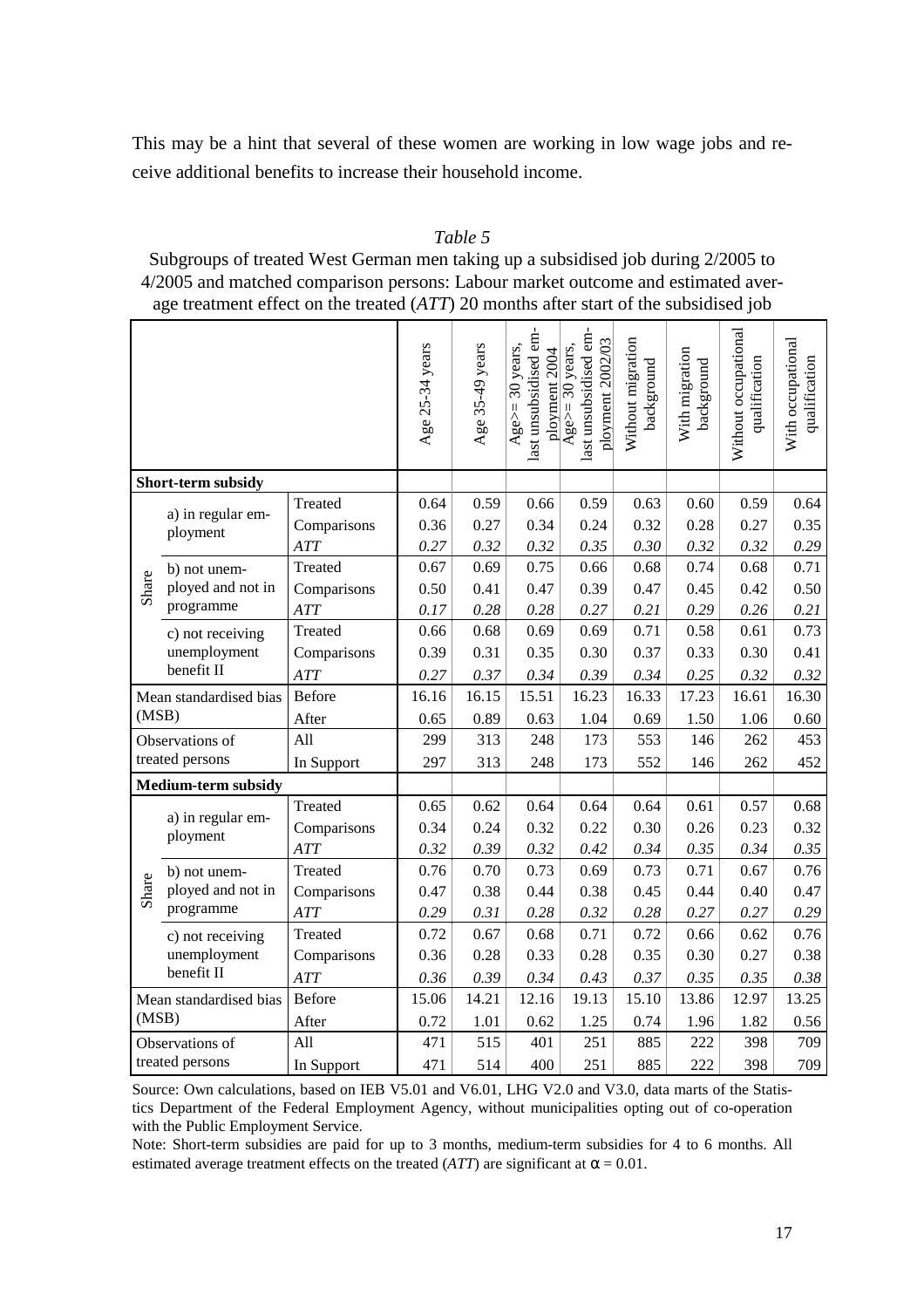Note finally that the share of the comparison group that has taken-up unsubsidised employment – indicating which share of participants should (at least) have also found a job without the help of a subsidy - may be interpreted as deadweight losses of subsidisation. This implies that the deadweight accompanying wage subsidies for needy job-seekers would amount to at least 20 to 30 percentage points.

#### *V.2. Effects for Subgroups of West German Men*

Treatment effects might be heterogeneous for unemployed with different characteristics. For male needy job-seekers in West Germany, our number of observations is sufficiently high to perform separate estimates across subgroups. The results are displayed in Table 5 and show that effects differ across groups.

In particular, estimated treatment effects on subsidised persons were larger

a) for needy job-seekers between 35 and 49 than for those between 25 and 34 years, and

b) for needy job-seekers older than 30 who were of employment for more than one year than for those without job for less than one year.

Since the effectiveness of wage subsidies has been higher for several groups with particular placement difficulties, one might conclude that subsidies create an opportunity for in particular hard-to-place individuals to disclose their potential productivity to an employer.

#### *V.3. Comparison with Findings for the Pre-Reform Period*

Does the effectiveness of wage subsidies differ between needy job-seekers in the postreform period and the entire group of unemployed persons in the pre-reform period? Table 6 displays findings of ZEW et al. (2006), where several groups of individuals – consisting of unemployment benefit recipients as well as unemployment assistance recipients – taking up a subsidised job during the second quarter of 2002 were analysed. Results are shown for 20 months as well as 36 months after programme start.

The effects of a subsidy on the subsequent employment rates of participants 20 months after programme start are partly higher, partly lower across the investigated groups of needy job-seekers. However, the effects on rates 'not unemployed or in a labour market programme' are in most groups investigated larger across recipients of unemployment benefit II than they were in the pre-reform period.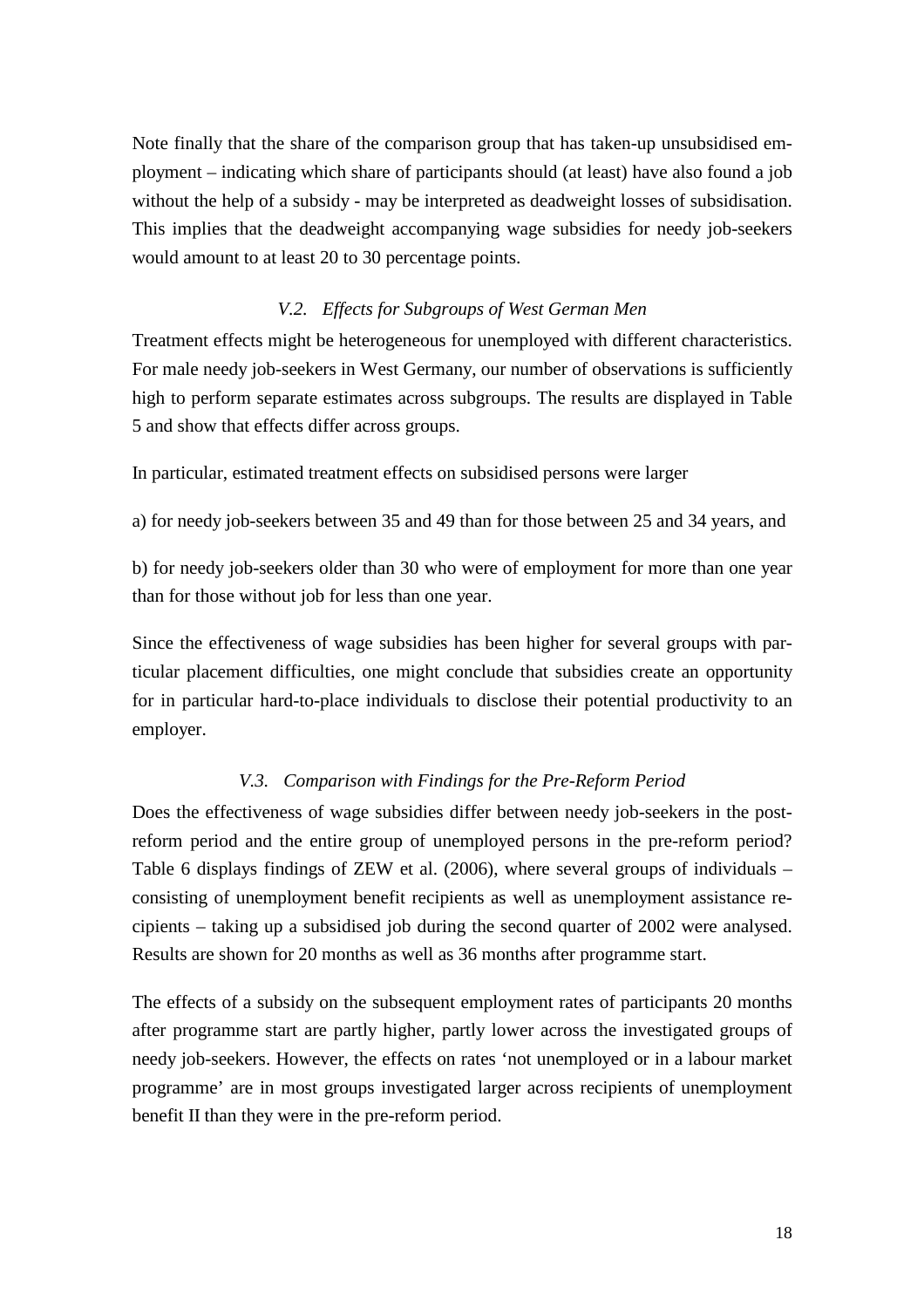#### *Table 6*

Treated individuals taking up a subsidised job during the second quarter of 2002 and matched comparison persons: Labour market status and estimated average treatment effect on the treated (*ATT*) 20 months and 36 months after start of the subsidised job

|                                 |                                 |             |      | Short-term subsidy    |      |      |      |      | Medium-term subsidy   | Medium-term subsidy |      |      |      |      |  |
|---------------------------------|---------------------------------|-------------|------|-----------------------|------|------|------|------|-----------------------|---------------------|------|------|------|------|--|
|                                 |                                 |             |      | training requirements |      |      |      |      | training requirements | for hard-to-place   |      |      |      |      |  |
|                                 |                                 |             |      | East                  |      | West |      | East |                       | West                |      | East | West |      |  |
|                                 |                                 |             | Men  | Wo.                   | Men  | Wo.  | Men  | Wo.  | Men                   | Wo.                 | Men  | Wo.  | Men  | Wo.  |  |
| 20 months after programme start |                                 |             |      |                       |      |      |      |      |                       |                     |      |      |      |      |  |
|                                 |                                 | Treated     | 0.62 | 0.62                  | 0.65 | 0.69 | 0.70 | 0.73 | 0.62                  | 0.71                | 0.54 | 0.62 | 0.50 | 0.62 |  |
|                                 | a) in regular                   | Comparisons | 0.40 | 0.28                  | 0.29 | 0.30 | 0.34 | 0.26 | 0.31                  | 0.27                | 0.23 | 0.15 | 0.21 | 0.21 |  |
| Share                           | employment                      | ATT         | 0.22 | 0.34                  | 0.36 | 0.39 | 0.36 | 0.47 | 0.31                  | 0.43                | 0.31 | 0.47 | 0.29 | 0.41 |  |
|                                 | b) not unem-                    | Treated     | 0.66 | 0.69                  | 0.72 | 0.77 | 0.74 | 0.77 | 0.71                  | 0.81                | 0.60 | 0.67 | 0.60 | 0.72 |  |
|                                 | ployed and not in               | Comparisons | 0.54 | 0.40                  | 0.48 | 0.57 | 0.46 | 0.41 | 0.49                  | 0.58                | 0.36 | 0.28 | 0.40 | 0.50 |  |
|                                 | programme                       | ATT         | 0.13 | 0.30                  | 0.24 | 0.20 | 0.28 | 0.37 | 0.22                  | 0.23                | 0.24 | 0.39 | 0.19 | 0.22 |  |
|                                 | 36 months after programme start |             |      |                       |      |      |      |      |                       |                     |      |      |      |      |  |
|                                 |                                 | Treated     | 0.61 | 0.68                  | 0.61 | 0.69 | 0.67 | 0.71 | 0.62                  | 0.65                | 0.50 | 0.65 | 0.50 | 0.56 |  |
|                                 | a) in regular                   | Comparisons | 0.42 | 0.33                  | 0.35 | 0.36 | 0.33 | 0.35 | 0.34                  | 0.32                | 0.24 | 0.24 | 0.23 | 0.23 |  |
| Share                           | employment                      | ATT         | 0.19 | 0.35                  | 0.26 | 0.33 | 0.34 | 0.36 | 0.28                  | 0.33                | 0.26 | 0.42 | 0.27 | 0.34 |  |
|                                 | b) not unem-                    | Treated     | 0.67 | 0.74                  | 0.71 | 0.79 | 0.73 | 0.77 | 0.75                  | 0.80                | 0.60 | 0.72 | 0.62 | 0.73 |  |
|                                 | ployed and not in               | Comparisons | 0.56 | 0.54                  | 0.57 | 0.68 | 0.50 | 0.56 | 0.58                  | 0.69                | 0.44 | 0.44 | 0.47 | 0.58 |  |
|                                 | programme                       | ATT         | 0.11 | 0.20                  | 0.14 | 0.11 | 0.23 | 0.21 | 0.17                  | 0.11                | 0.15 | 0.28 | 0.15 | 0.14 |  |
|                                 | Observations                    |             | 949  | 346                   | 948  | 562  | 2462 | 1266 | 1106                  | 1019                | 339  | 242  | 1269 | 597  |  |

Source: ZEW et al. (2006), Table A.4.4.

Note: Short-term subsidies are paid for up to 3 months, while medium-term subsidies are paid for 4 to 6 months. All estimated average treatment effects on the treated (*ATT*) are significant at  $\alpha$  = 0.05.

That may be cautiously taken as a hint that wage subsidies are not less effective for recipients of basic social care than they were for former recipients of unemployment benefit or unemployment assistance. Note also that the cited study showed that estimated treatment effects decrease further between 20 and 36 months after taking up a subsidised job, but remain still significant at  $\alpha$  = 0.05 at the end of the observation period.

#### VI. CONCLUSIONS

As we have noted in the introduction, it has not been obvious ex-ante that previous results on the effectiveness of wage subsidies would hold also for needy jobseekers receiving unemployment benefits II, a group that as such exists in Germany only since 2005. Our study presents a first assessment of the effectiveness of wages subsidies for this group, which now encompasses the majority of unemployed persons in Germany.

Our results suggest that short and medium-term targeted wage subsidies improve the subsequent labour market prospects of needy job-seekers in Germany: 20 months after taking up a subsidised job the share of treated persons in regular employment is around 40 percentage points higher than within comparison groups. The estimated effects on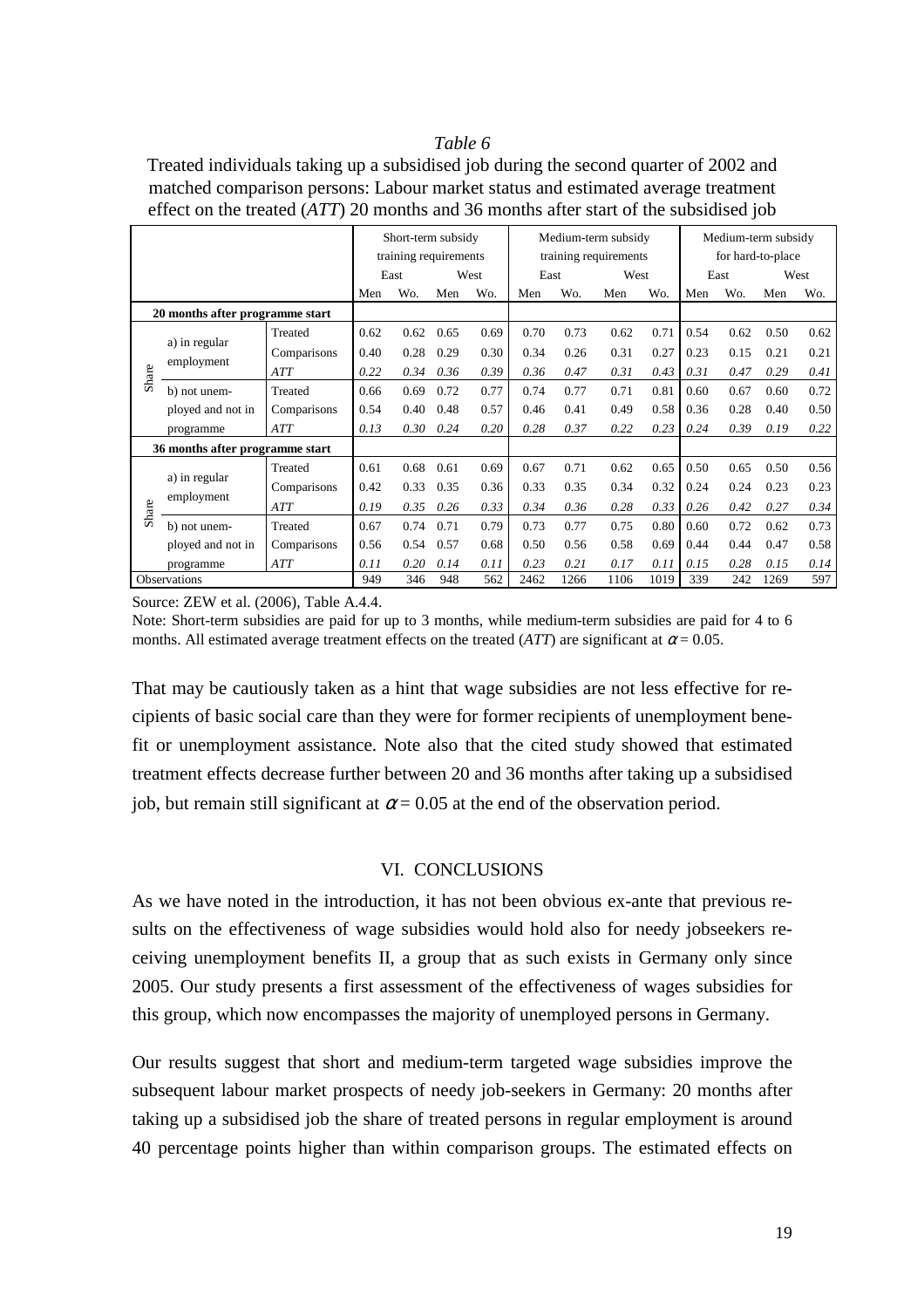the shares not unemployed and the share not receiving basic social care any longer are slightly smaller. Groups with particular placement difficulties benefit comparatively more from subsidisation. Furthermore, the results do not differ much from those obtained for participants from the entire group of unemployed persons during the prereform period.

These overall positive findings are in line with results for the pre-reform period in Germany and with international results on the effectiveness of wage subsidies. Nonetheless, some caveats are in order: First, effectiveness of a programme on the individual level does not imply that the programme is also cost-efficient; our data contain, however, no individual information on the amount of the subsidy. Second, deadweight losses will be a serious problem, if considerable shares of participating persons might have got the job also without subsidisation. It might be less severe for subsidised hard-to-place workers and if the allocation of subsidies is monitored carefully by caseworkers. Third, our applied method does not take into account potential displacement and substitution effects (Calmfors, 1994). Subsidised persons will at least partly substitute other workers, but these effects might only be identified on the macro level. Fourth, an arbitrarily expansion of the programme is prevented since wage subsidies can be granted only if a firm is willing to recruit the unemployed person in question. Finally, some groups with particular placement difficulties seem to benefit comparatively more from subsidisation; thus an extension of the programme on other groups might decrease its effectiveness.

To conclude, it is a highly relevant policy question, how employment prospects of employable needy job seekers might be improved. Although the points made above highlight that the instrument has to be applied carefully, our study supports the view that time-limited targeted wage subsidies are an effective means to foster economic selfsufficiency of previously unemployed and needy workers, who participate in the programme.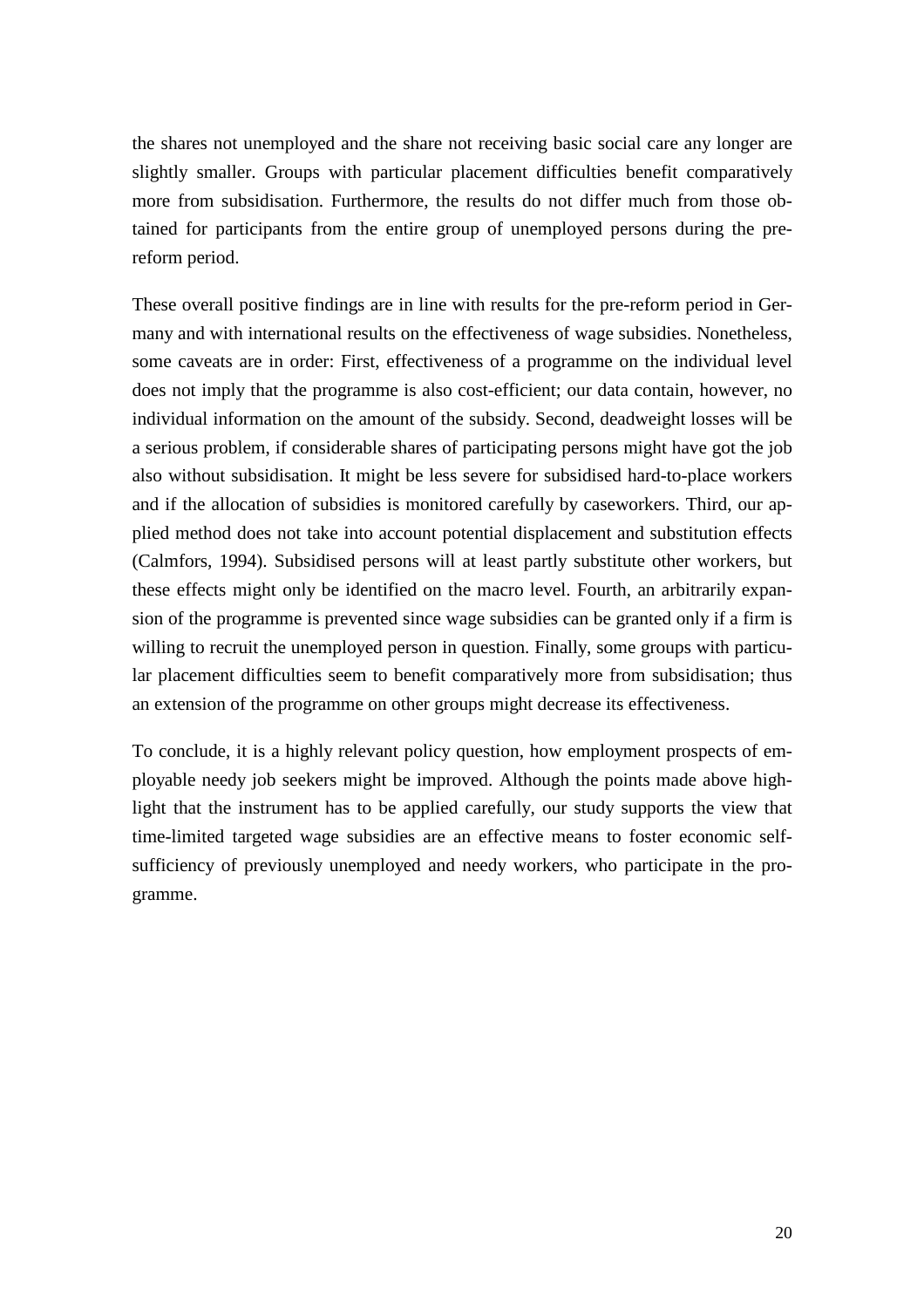#### **REFERENCES**

- Bach, H.-U., H. Gartner, S. Klinger, T. Rothe and E. Spitznagel (2008). Arbeitsmarkt 2008: Der Aufschwung lässt nach, IAB-Kurzbericht 3/2008.
- Becker, S.O. and M. Caliendo (2007). Sensitivity analysis for average treatment effects, *Stata Journal.* 7: 71-83.
- Bernhard, S., K. Hohmeyer, E. Jozwiak, S. Koch, T. Kruppe, G. Stephan and J. Wolff (2008). Aktive Arbeitsmarktpolitik in Deutschland und ihre Wirkungen, IAB-Forschungsbericht 2/2008.
- Bernhard, S., U. Jaenichen and G. Stephan (2006). Eingliederungszuschüsse bei Einarbeitung und erschwerter Vermittlung – Matching-Analysen auf der Basis von Prozessdaten, *Vierteljahrshefte zur Wirtschaftsforschung.* 75: 67-84.
- Bernhard, S., U. Jaenichen and G. Stephan (2007). Eingliederungszuschüsse: Die Geförderten profitieren, IAB-Kurzbericht 9/2007.
- Bernhard, S. and J. Wolff (2008). Contracting out placement services in Germany. Is assignment to private providers effective for needy job-seekers?, IAB-Discussion-Paper 5/2008.
- Boockmann, B., T. Zwick, A. Ammermüller and M. Maier (2007). Do Hiring Subsidies Reduce Unemployment Among the Elderly? Evidence from Two Natural Experiments, ZEW-Discussion Paper 07-001.
- Calmfors, L. (1994). Active Labour Market Policy and Unemployment A Framework for the Analysis of Crucial Design Features, OECD Labour Market and Social Policy Occasional Paper 15, Paris.
- Carling, K. and K. Richardson (2004). The Relative Efficiency of Labour Market Programs: Swedish Experience from the 1990s, *Labour Economics.* 11: 335-354.
- Cockx, B., B. Van der Linden and A. Karaa (1998). Active Labour Market Policies and Job Tenure, *Oxford Economic Papers.* 10: 685-708.
- Dorsett, R. (2006). The New Deal for Young People: Effect on the Labour Market Status of Young Men, *Labour Economics.* 13: 405-422.
- Forslund, A., P. Johansson and L. Lindqvist (2004). Employment Subsidies A Fast Lane From Unemployment to Work?, IFAU Working Paper 2004:18.
- Fredriksson, P. and P. Johansson (2004). Dynamic Treatment Assignment The Consequences for Evaluations Using Observational Data, IZA Discussion Paper 1062.
- Göbel, C. (2007). The effect of participation in subsidised employment on labour market transitions, mimeo.
- Hamersma, S. (2005). The Effects of an Employer Subsidy on Employment Outcomes. A Study of the Work Opportunity and Welfare-to-work Tax Credits, Institute for Research on Poverty Discussion Paper 1303-05.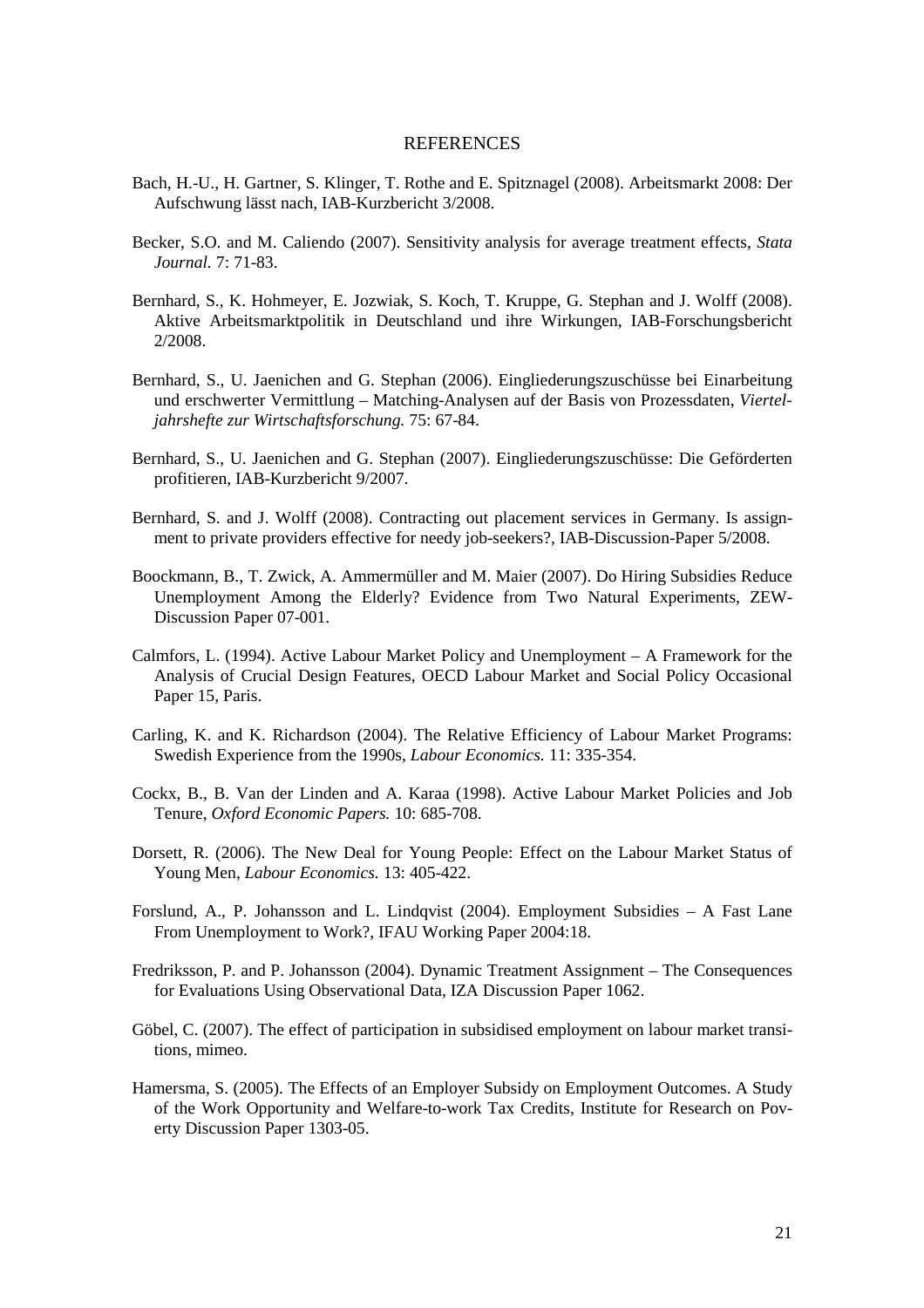- Heckman, J.J., R.J. LaLonde and J.A. Smith (1999). The Economics and Econometrics of Active Labour Market Programs, in: O. Ashenfelter and D. Card (eds.), *Handbook of Labour Economics* Vol. IIIA, 1865-2097.
- Heinemann, S., H. Gartner and E. Jozwiak (2006). Arbeitsförderung für Langzeitarbeitslose. Erste Befunde zu Eingliederungsleistungen des SGB III im Rechtskreis SGB II, IAB-Forschungsbericht 3/2006.
- Hohmeyer, K. and J. Wolff (2007). A fistful of Euros, Does One-Euro-Job participation lead means-tested benefit recipients into regular jobs and out of unemployment benefit II receipt?, IAB Discussion Paper 32/2007.
- Hummel, E., P. Jacobebbinghaus, A. Kohlmann, M. Oertel, C. Wübbeke and M. Ziegerer (2005). Stichprobe der Integrierten Erwerbsbiografien IEBS 1.0, FDZ-Datenreport 6/2005.
- Jacobebbinghaus, P. and S. Seth (2007). The German Integrated Employment Biographies Sample IEBS, *Schmollers Jahrbuch.* 127: 335-342.
- Jaenichen, U. (2002). Lohnkostenzuschüsse und individuelle Arbeitslosigkeit, *Mitteilungen aus der Arbeitsmarkt- und Berufsforschung.* 35: 327-351.
- Jaenichen, U. (2005). Lohnkostenzuschüsse und individuelle Beschäftigungschancen, in: L. Bellmann, O. Hübler, W. Meyer and G. Stephan (eds.), *Institutionen, Löhne und Beschäftigung*, Beiträge zur Arbeitsmarkt- und Berufsforschung 294: 137-156.
- Jaenichen, U. and G. Stephan (2007). The effectiveness of targeted wage subsidies for hard-toplace workers, IAB Discussion Paper 16/2007.
- Koch, S. and U. Walwei (2008). Weiterentwicklung des SGB II: Flexible Lösungen für eine heterogene Klientel, *Wirtschaftsdienst.* 2/2008: 2-6.
- Konle-Seidl, R. (2008). Changes in the governance of employment services in Germany since 2003, IAB Discussion Paper 10/2008.
- Leuven, E. and B. Sianesi (2003). psmatch2: Stata module to perform full Mahalanobis and propensity score matching, common support graphing, and covariate imbalance testing, http://ideas.repec.org/c/boc/bocode/s432001.html.
- Neumark, D. (2008). Alternative Labor Market Policies to Increase Economic Self-Sufficiency: Mandating Higher Wages, Subsidizing Employment, and Raising Productivity, IZA-Discussion Paper 3355.
- Rosenbaum, P.R. and D.B. Rubin (1983). The Central Role of the Propensity Score in Observational Studies for Causal Effects, *Biometrika*. 70: 41-55.
- Rosenbaum, P.R. . and D.B. Rubin (1985). Constructing a Control Group Using Multivariate Matched Sampling Methods that Incorporate the Propensity Score, *The American Statistican*. 39: 33-38.

Rosenbaum, P.R. (2002). *Observational Studies*, New York.

Rüb, F. and D. Werner (2007). Typisierung von SGB II Trägern, IAB-Forschungsbericht 1/2007.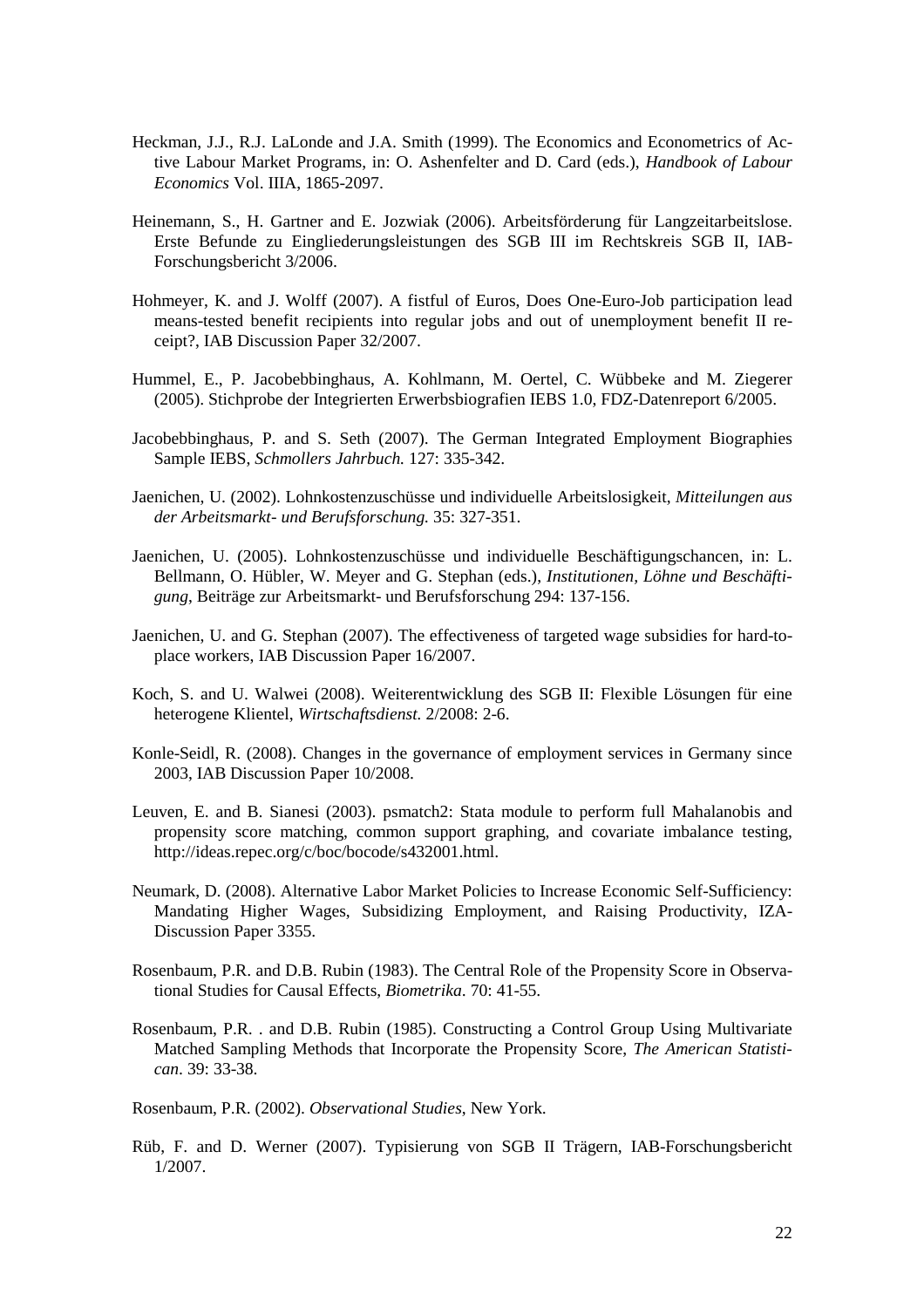- Rubin, D.B. (1974). Estimating Causal Effects of Treatments in Randomized and Nonrandomized Studies, *Journal of Educational Psychology.* 66: 688-701.
- Sianesi, B. (2004). An Evaluation of the Swedish System of Active Labour Market Programmes in the 1990s, *The Review of Economics and Statistics*. 86: 133-155.
- Sianesi, B. (2008). Differential effects of active labour market programs for the unemployed, *Labour Economics.* 15: 392-421.
- Steiger, H. (2004). Is less more? A look at nonparticipation in Swiss active labour market programmes, mimeo.
- Stephan, G. (2008). The effects of active labor market programs in Germany: An investigation using different definitions of non-treatment, IAB Discussion Paper 12/2008.
- Stephan, G. and K. Zickert (2008). Participation of unemployment benefit recipients in active labor market programs: Before and after the German labor market reforms, IAB Discussion Paper 15/2008.
- Wolff, J. and E. Jozwiak (2007). Does short-term training activate means-tested unemployment benefit recipients in Germany?, IAB Discussion Paper 29/2007.
- Wolff, J. and A. Nivorozhkin (2008). Start me up: The Effectiveness of a Self-employment Programme for Needy Unemployed People in Germany, IAB Discussion Paper (forthcoming).
- ZEW, IAB and IAT (2005). *Evaluation der Maßnahmen zur Umsetzung der Vorschläge der Hartz-Kommission*. Arbeitspaket 1: Wirksamkeit der Instrumente, Modul 1d: Eingliederungszuschüsse und Entgeltsicherung, Zwischenbericht 2005.
- ZEW, IAB and IAT (2006). *Evaluation der Maßnahmen zur Umsetzung der Vorschläge der Hartz-Kommission*. Arbeitspaket 1: Wirksamkeit der Instrumente, Modul 1d: Eingliederungszuschüsse und Entgeltsicherung, Endbericht 2006.